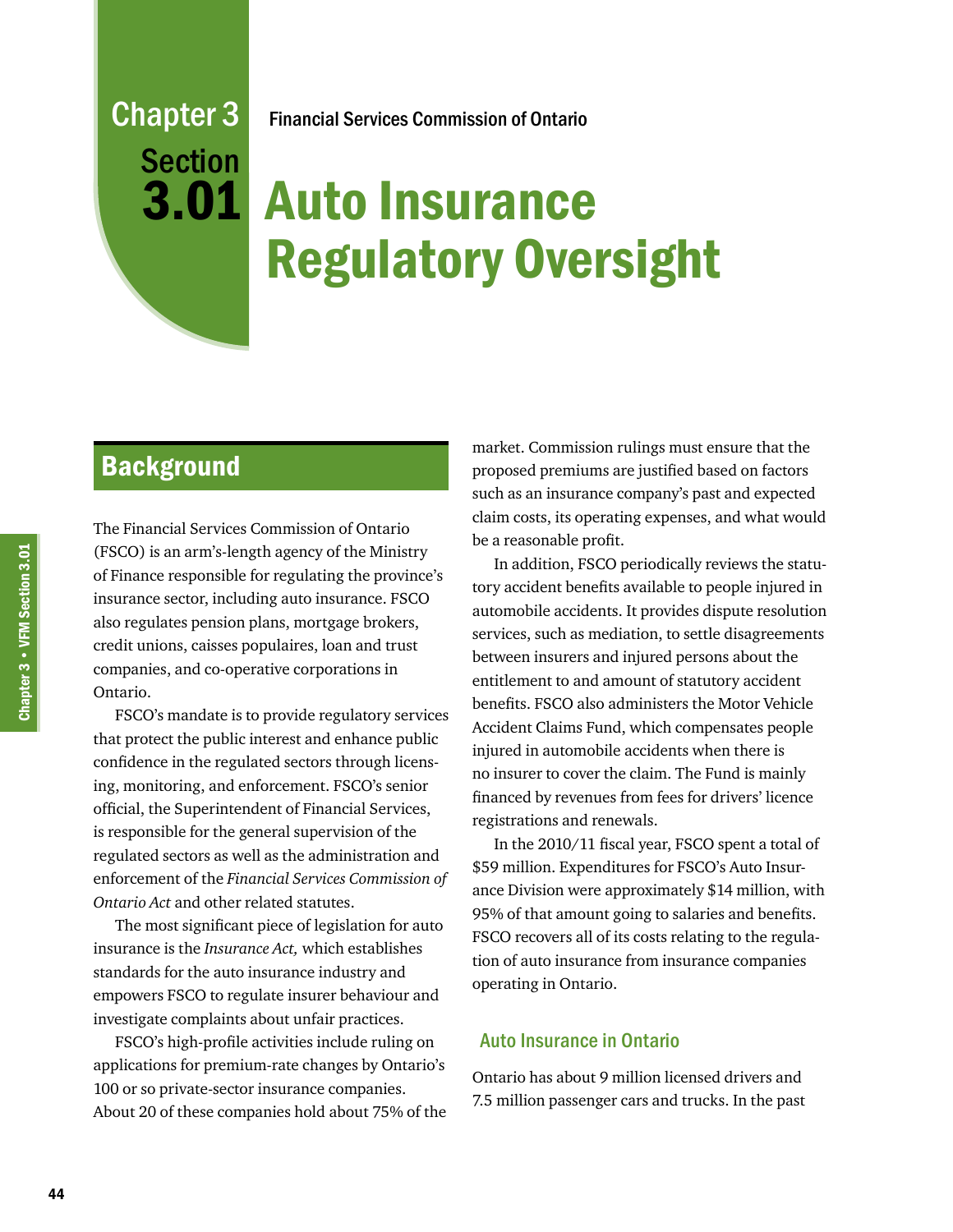10 years, the number of people killed or injured in motor vehicle accidents in the province has declined by about 25%. In 2009, the latest year for which a breakdown exists, 535 people were killed in accidents and another 61,975 were injured. Approximately 60% of injuries were minor, including sprains, strains, and minor or moderate whiplash, while 39% were moderate to major, including fractures or internal organ damage. The remaining 1%—about 800 people—suffered catastrophic injuries, such as severe brain impairment or paraplegia, or required amputation.

Auto insurance has been compulsory in Ontario since 1979. In 1990, the province introduced a mixed no-fault/tort insurance system, requiring the payment of injury and property-damage claims by the insurance company of each vehicle involved in an accident, regardless of fault. Coverage levels for different types of injuries and death claims are set out in the Statutory Accident Benefits Schedule (SABS) under the *Insurance Act*. However, people experiencing serious injuries can also sue at-fault drivers for damage in excess of SABS benefits for economic loss and/or pain and suffering.

Despite the no-fault rules, Ontario law requires insurers to assign "fault" to a driver in an accident as set out in regulations to the Act, which can lead to increases in that driver's premiums.

Ontario motorists are required to purchase insurance that includes:

- standard SABS coverage for medical benefits, attendant care, and disability income for people injured in an automobile accident as well as death and funeral benefits for those killed in an accident regardless of who was at fault;
- a minimum of \$200,000 in third-party liability coverage for personal and property claims as a result of lawsuits against the insured;
- direct compensation coverage for damage to a vehicle owned by the insured caused by another driver (no fault); and

• uninsured automobile coverage to protect against injuries and damage to a vehicle caused by an uninsured motorist.

Consumers can increase their third-party liability and SABS coverage and also purchase other optional insurance, such as caregiver coverage. Additional voluntary insurance coverage for the vehicle is also available, including collision coverage for damage to vehicles and comprehensive coverage for theft, vandalism, and other perils such as fire, flood, or hail. For example, FSCO informed us that 99% of Ontario drivers in the five years ending in 2010 purchased more than the mandatory \$200,000 minimum third-party liability coverage.

In the 2010 calendar year, Ontario drivers paid \$9.8 billion in auto insurance premiums. The total number of claims in 2010 was approximately 584,000, with claims costs totalling \$8.7 billion, broken down as follows:

- \$4.5 billion in SABS benefits;
- \$2 billion for third-party liability;
- \$900 million in direct compensation for property damage caused by other drivers; and
- \$1.3 billion for other property claims such as collision and comprehensive damage.

# Audit Objective and Scope

Our audit objective was to assess whether FSCO had adequate systems and procedures in place with respect to its auto insurance responsibilities to:

- ensure compliance with relevant legislation and its own policies established to protect the public interest and to enhance public confidence in the auto insurance sector;
- administer the Motor Vehicle Accident Claims Fund in the public interest; and
- measure and report on the effectiveness of its regulatory oversight.

Prior to our fieldwork, we identified criteria to be used to address our audit objective. Senior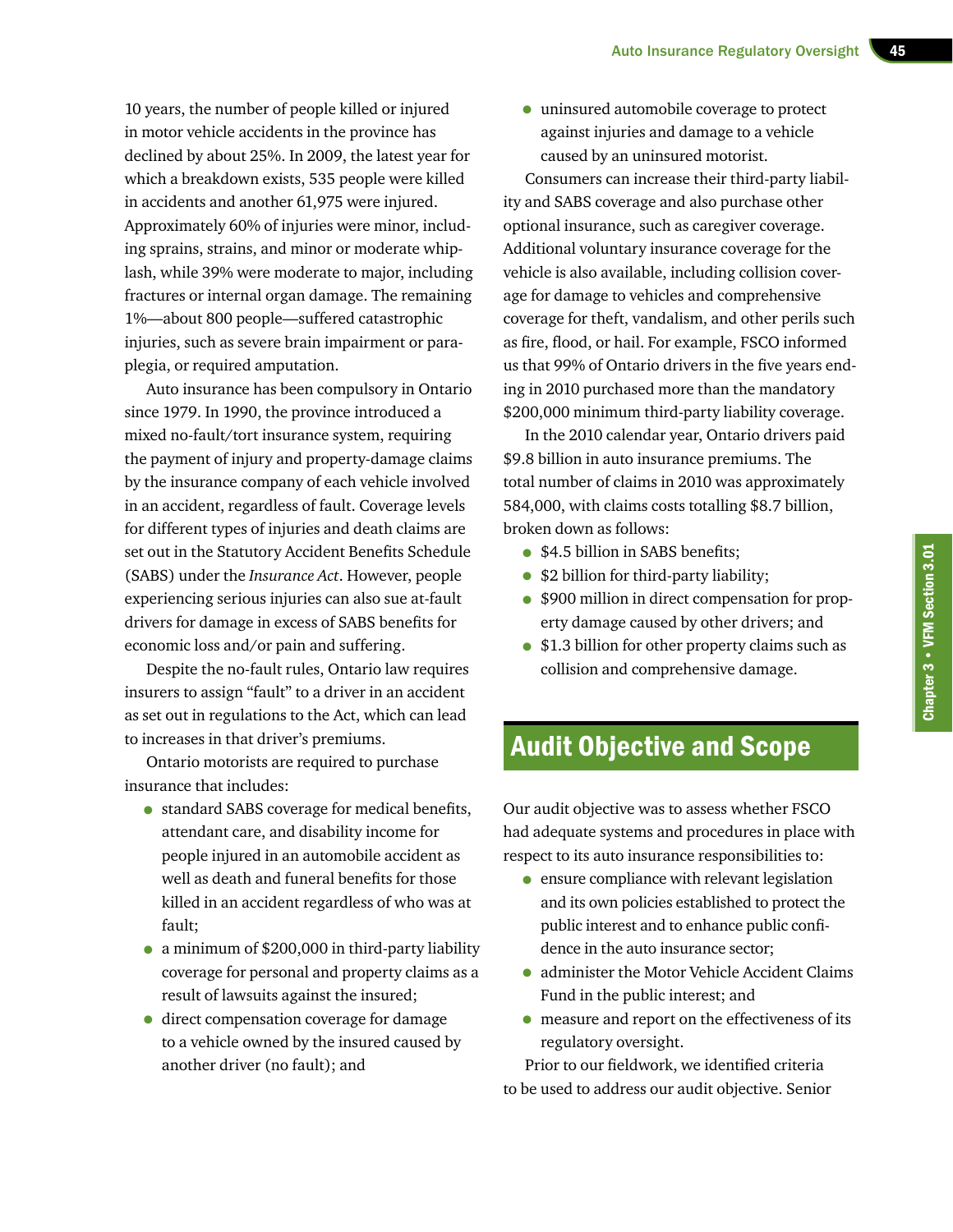management at FSCO reviewed these criteria and agreed to them.

The scope of our audit included a review and analysis of FSCO's relevant files, policies, and procedures, as well as interviews with the appropriate staff. We also held discussions with, and obtained information from, a variety of organizations, including insurance companies, the Insurance Bureau of Canada (the national industry association representing some 90% of the private insurance market), and other stakeholders such as health-care providers, consumers, and lawyers with an interest in auto insurance.

We researched auto insurance regulatory legislation and operations in several other North American jurisdictions and visited the Manitoba Public Insurance Corporation, the Insurance Corporation of British Columbia, the Alberta Superintendent of Insurance, and the Alberta Automobile Insurance Rate Board to discuss their perspectives on regulating the auto insurance sector and the administration of insurance operations. We also engaged on an advisory basis the services of an independent expert with senior management experience in the insurance sector.

We also reviewed recent audit reports issued by the government's Finance and Revenue Audit Services Team related to FSCO and, as a result, we were able to reduce the scope of our examination over the Motor Vehicle Accident Claims Fund's contract with an independent claims adjuster.

# **Summary**

The responsibility of the government includes balancing the need for a financially stable auto insurance sector with the need to ensure that consumers pay affordable and reasonable premiums and receive fair and timely benefits and compensation when they are involved in accidents. The Superintendent of Financial Services (Superintendent) is responsible for administering the legislation

and regulations that the government establishes to achieve these objectives. Claims payments are the largest driver of the cost of auto insurance premiums, and with the average injury claim in Ontario of about \$56,000 being five times more than the average claim in other provinces, Ontario drivers generally pay much higher premiums than other Canadian drivers do. Another reason claims costs in Ontario are higher is because Ontario's coverage provides for one of the most comprehensive and highest benefit levels in Canada.

Although the government has begun taking action to address the high cost of claims in Ontario, the following observations outline some of the challenges the Financial Services Commission of Ontario (FSCO) faces if it is to be more successful in proactively fulfilling its role of protecting the public interest and enhancing public confidence in the auto insurance industry.

- From 2005 to 2010, the total cost of injury claims under the Statutory Accident Benefits Schedule (SABS) rose 150% even though the number of injury claims in the same period increased only about 30%. Moreover, the number of injury claims in 2009, at almost 75,000, was 20% higher than the number of people reported by the Ministry of Transportation as having been injured in automobile accidents that year and FSCO had not analyzed the reasons for this significant difference.
- Between 2008 and 2009, SABS benefits payments rose 37% in the Greater Toronto Area (GTA), compared to 23% in other Ontario cities and just 14% in rural areas. According to FSCO this may be attributable in part to the concentration of plaintiff representor and health-care provider communities in the GTA. Accordingly, GTA vehicle owners pay higher premiums than motorists in other parts of Ontario.
- FSCO had not routinely obtained assurances from insurance companies—nor had it conducted any regular on-site compliance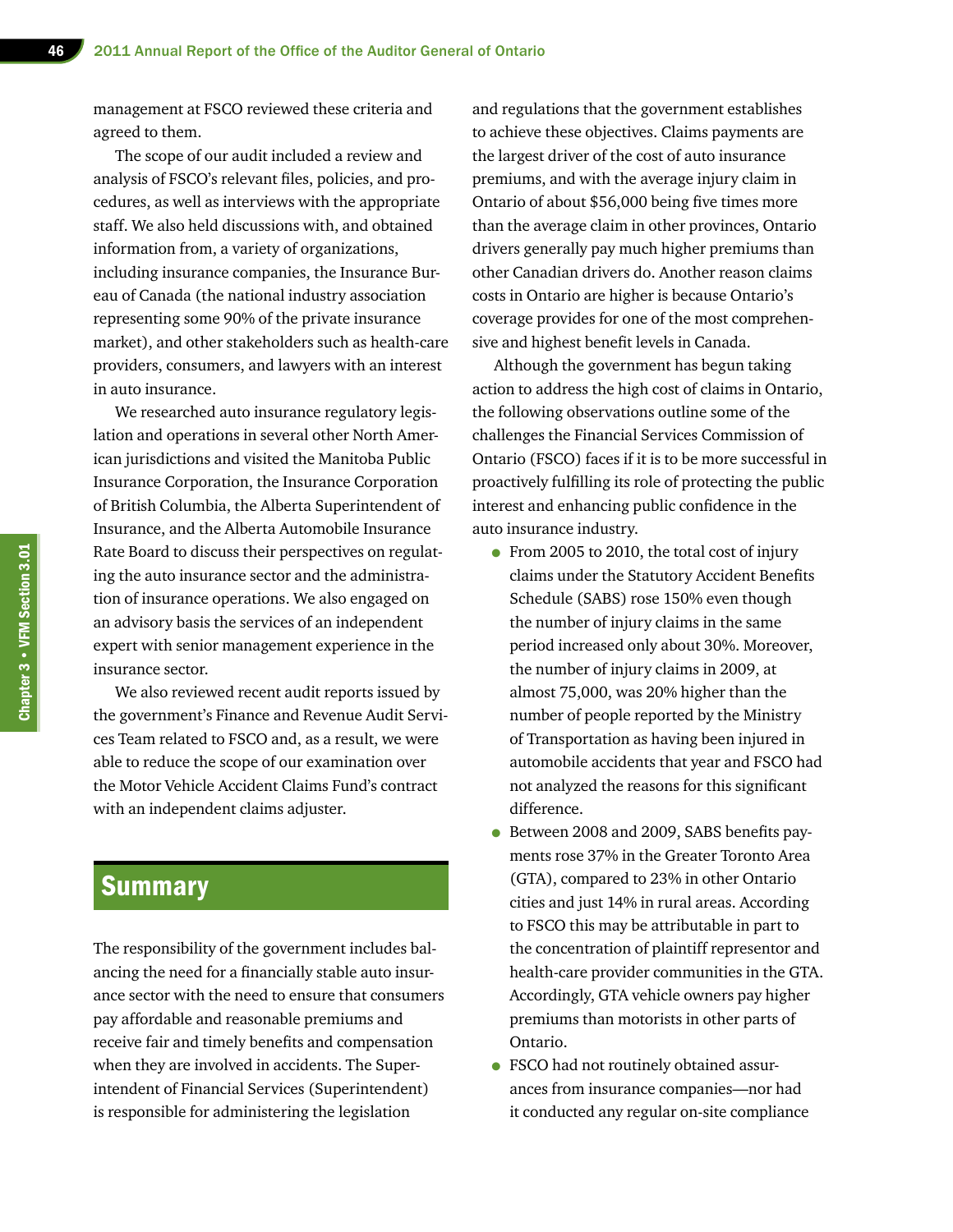reviews to ensure—that they have paid the proper amounts for claims or that they have handled claims judiciously. Without such assurances, the risk exists that consumers will not be treated fairly. There is also a risk that unnecessarily high claims costs could result in the need for insurers to raise premiums and may also help insurers obtain approval from FSCO for higher premium increases. FSCO has recently initiated action to address this.

- Industry estimates peg the value of auto insurance fraud in Ontario at between 10% and 15% of the value of 2010 premiums, or as much as \$1.3 billion. Unlike many other provinces and American states, Ontario does not have significant measures in place to combat fraud. The government and FSCO are awaiting the recommendations of a governmentappointed anti-fraud task force expected in fall 2012.
- In approving premium rates for individual insurance companies, FSCO allows insurers a reasonable rate of return, which was originally set at 12.5% in 1988, based on the benchmark long-term bond rate of 10%, and revised to 12% in 1996. However, that profit margin has not been adjusted downward since that time, even though the long-term bond rate has been about 3% for the last couple of years and is projected to remain at a relatively low level for some time. Furthermore, FSCO needs to improve its documentation supporting its premium-rate-change decisions and approvals to ensure that it can demonstrate that it treats all insurers' requests consistently and that premium-rate changes approved are just and reasonable.
- Increasing demand and restraints on resources have caused significant backlogs in FSCO's mediation services for claimants in dispute with insurers, with resolutions taking 10 to 12 months rather than the legislated 60 days. It also did not capture information that would allow it to assess the reasons why the number

of applications for mediation has sharply risen—by 135% over the last five years, with about half of all injury claims ending up in mediation. Demand for mediation is highest in the GTA, where 80% of all mediation applications originate, even though the GTA accounts for just 45% of automobile accidents involving injuries.

• FSCO does not yet have any meaningful measures of its success in meeting its mandate to oversee auto insurance or of its customer service performance that could be publicly reported in its annual report and on its website.

We considered FSCO's first comprehensive review of the statutory accident benefits, which was completed in 2009, to have been a good measure to assess automobile injury claims, although we believe that such reviews should be conducted when circumstances warrant doing so rather than only at the legislated five-year frequency. As a result of the first review, the SABS was changed by the government in September 2010. FSCO advised us that it was too early to determine if the changes had mitigated the significant recent growth in the average claim cost and stabilized premiums.

Related areas that the government and FSCO needed to address include the following:

- The Motor Vehicle Accident Claims Fund had \$109 million less in assets as of March 31, 2011, than it needs to satisfy the estimated lifetime costs of all claims currently in the system. This unfunded liability is expected to triple by the 2021/22 fiscal year unless the revenues are significantly increased. For instance, the government would have to double the \$15 fee currently added to every driver's licence renewal to eliminate the unfunded liability.
- All provinces, including Ontario, require that insurers, rather than taxpayers, pay for the health-care-system costs of automobileaccident victims. The amount of assessment FSCO collects annually from insurers on behalf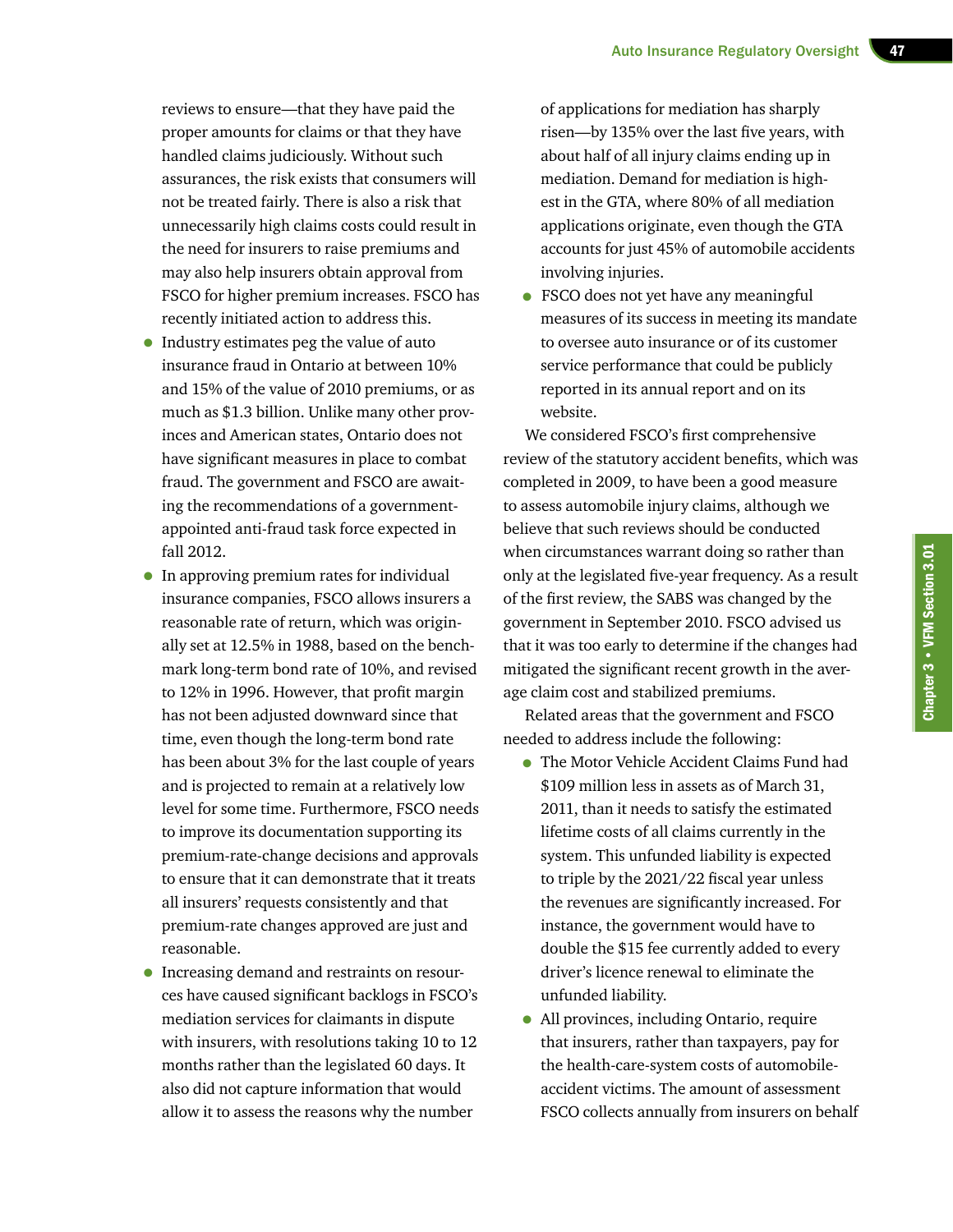of the Ministry of Health and Long-Term Care to cover these costs has not increased since 2006, even though health-care spending in Ontario has increased by about 25% and medically-related statutory accident benefit costs have increased by almost 120% over the same period. If Ontario's health-care assessment per registered vehicle were raised to the average of other provinces, the cost to the taxpayers of covering these health-care expenses would be reduced by more than \$70 million, but such a move would likely add almost \$10 to the annual insurance premium for each vehicle in Ontario.

# OVERALL FSCO RESPONSE

FSCO welcomes the Auditor General's recommendations. While the effectiveness and administration of Ontario's auto insurance regulatory regime by FSCO is generally sound, the audit recommendations will strengthen the oversight of the auto insurance system.

The government has a challenging task in balancing the need for a financially stable auto insurance sector with the needs of consumers. FSCO supports the government in meeting this challenge by administering auto insurance legislation and regulations. FSCO plays an important role in ensuring that the pricing of auto insurance in Ontario remains reasonable through its rate regulation process and that individuals injured in auto accidents are treated fairly.

In 2009, FSCO completed its first comprehensive five-year review of Ontario's auto insurance system, which it presented to the government. The review assessed several systemic problems and, as a result of the first review, the government made significant regulatory changes in September 2010. FSCO continues to work on implementing a range of additional longer term projects announced by the government as part of its 2010 reforms.

# Detailed Audit Observations

# STATUTORY ACCIDENT BENEFITS CLAIMS COSTS

#### Past Reforms

Ontario's auto insurance program has undergone numerous changes since the introduction of a mixed no-fault/tort insurance system in 1990, with legislative reforms enacted in 1994, 1996, 2003, 2006, and 2010. These changes were made largely to address both the significant growth in the cost of Statutory Accident Benefits Schedule (SABS) payouts and the resulting increase in insurance premiums. In each case, however, the legislative reforms provided only temporary relief from higher premiums. As a result, we noted that Ontario's auto insurance system has a history of increasing claims costs, which insurance providers ultimately pass on to drivers through higher premiums. In our view, more timely changes could have been made and are still needed to control claims costs and premiums.

In 2003, the government amended the *Insurance Act* to require the Superintendent of Financial Services (Superintendent) to undertake a review of the effectiveness and administration of auto insurance at least every five years and make recommendations for improvement to the Minister of Finance. In 2008, FSCO undertook the first statutory fiveyear review, which led to a report to the Minister of Finance and to legislative changes in the SABS in September 2010. By that time, however, claims costs had already risen rapidly between 2005 and 2010, as shown in Figure 1. From 2005 to 2010, total claims costs in Ontario increased by 61%, from \$5.4 billion to \$8.7 billion. FSCO informed us that the primary cause for this escalating trend was increased SABS benefits costs, not the increase in the number of accident claims. Indeed, the injuries claim costs rose 150%, even though the number of injury claims increased by only 30% over the same period.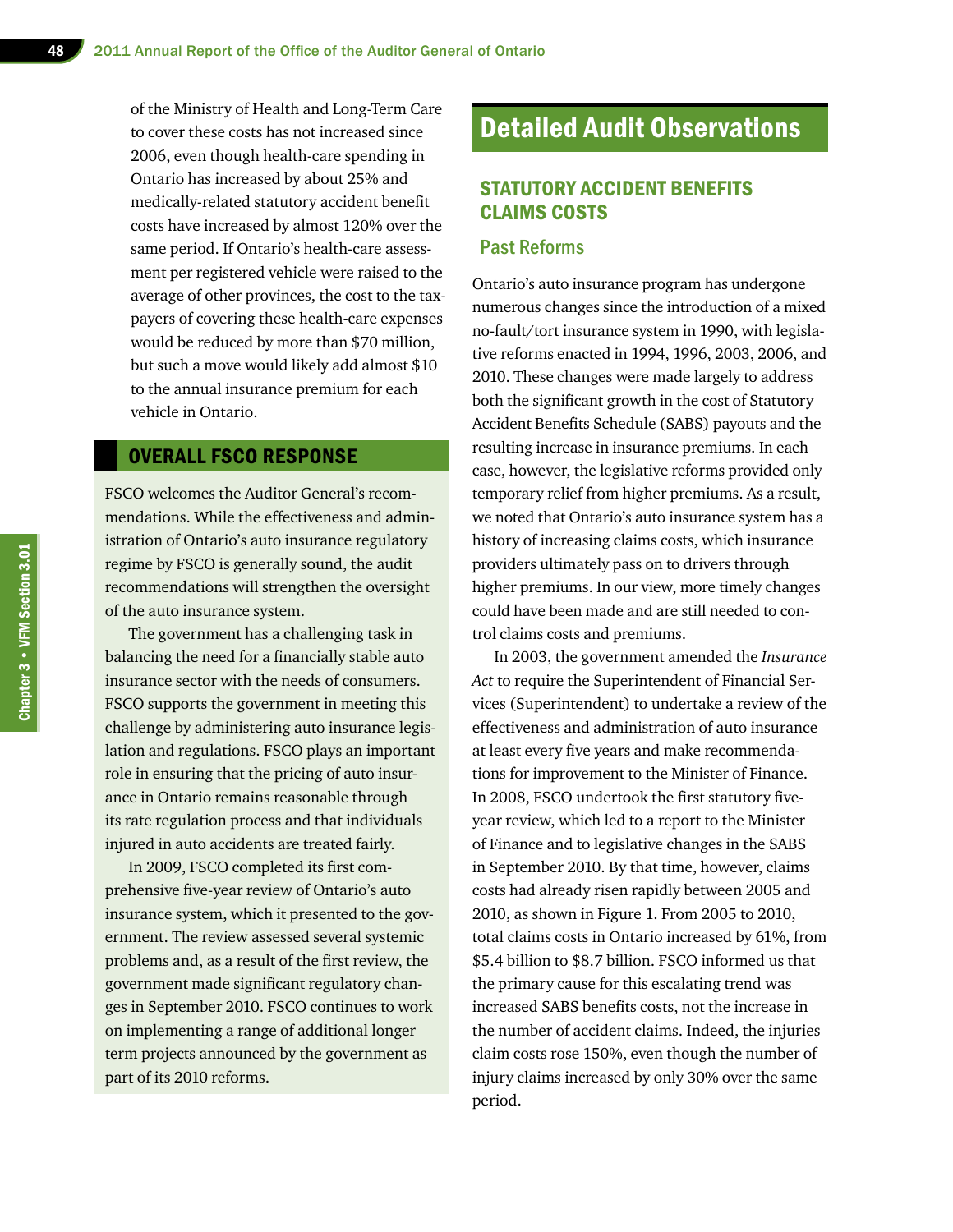#### Figure 1: Ontario Average Premium and Claim Cost, 2005–2010 (\$ per insured private passenger vehicle)

Source of data: General Insurance Statistical Agency\*



\* The General Insurance Statistical Agency is a not-for-profit corporation established to compile auto insurance statistics on behalf of Superintendents in provinces where there is private-insurer delivery of auto insurance. Statistics reported include private passenger vehicles and exclude commercial vehicles.

When we analyzed the \$8.7 billion in total claims costs for 2010, we found that SABS benefits costs accounted for \$4.5 billion, or more than half the total. That compares with 2005 SABS benefits costs of \$1.8 billion, or one-third of the total. Compared to the 150% increase in the SABS portion of total claims costs between 2005 and 2010, the other claims-costs components, including third-party liability and collision, rose by a more modest 16%, to \$4.2 billion from \$3.6 billion.

Over the same five-year period, the average SABS benefits cost per claim rose 92%, to \$56,092 from \$29,189. In its statutory five-year review, FSCO identified significant cost increases of between 103% and 505% in the key benefit components of the SABS, as illustrated in Figure 2.

FSCO attributed the cost increases of SABS benefits to what it called "over-utilization," especially before the reforms of September 2010. Previously, there were few limits on treatment and assessment expenses, and those that existed were higher than needed. We were informed that providers of legal and health-care services may have benefited from the lack of properly defined limits by over-treating and over-assessing patients.

# Figure 2: Increases in Ontario's Statutory Accident Benefits Costs by Type of Benefit, 2005 and 2009 (\$ million)

Source of data: Financial Services Commission of Ontario



For example, the Insurance Bureau of Canada reported that as much as 30% to 40% of every dollar spent in 2007 to treat automobile-accident claimants in Ontario went to examinations and assessments by regulated health professionals prior to initiating benefits and treatment. According to FSCO, this level of assessment activity was inconsistent with that being incurred by the other provinces.

FSCO further informed us that a dramatic cost increase in SABS benefits in the Greater Toronto Area (GTA) was a major contributor to the overall increase in accident benefit costs in the province between 2008 and 2009. Over that single year, SABS benefits costs rose 37% in the GTA, compared to 23% in other Ontario cities and just 14% in rural areas. Accordingly, GTA drivers on average pay significantly higher premiums than motorists in rural Ontario.

#### 2010 Auto Insurance Reforms

SABS benefits increase for more severe injuries. As a result, the government and FSCO need to ensure that the definitions of injuries are clear, so that insurance companies and claimants can agree on the associated benefits for the level of health care and amount of compensation to which claimants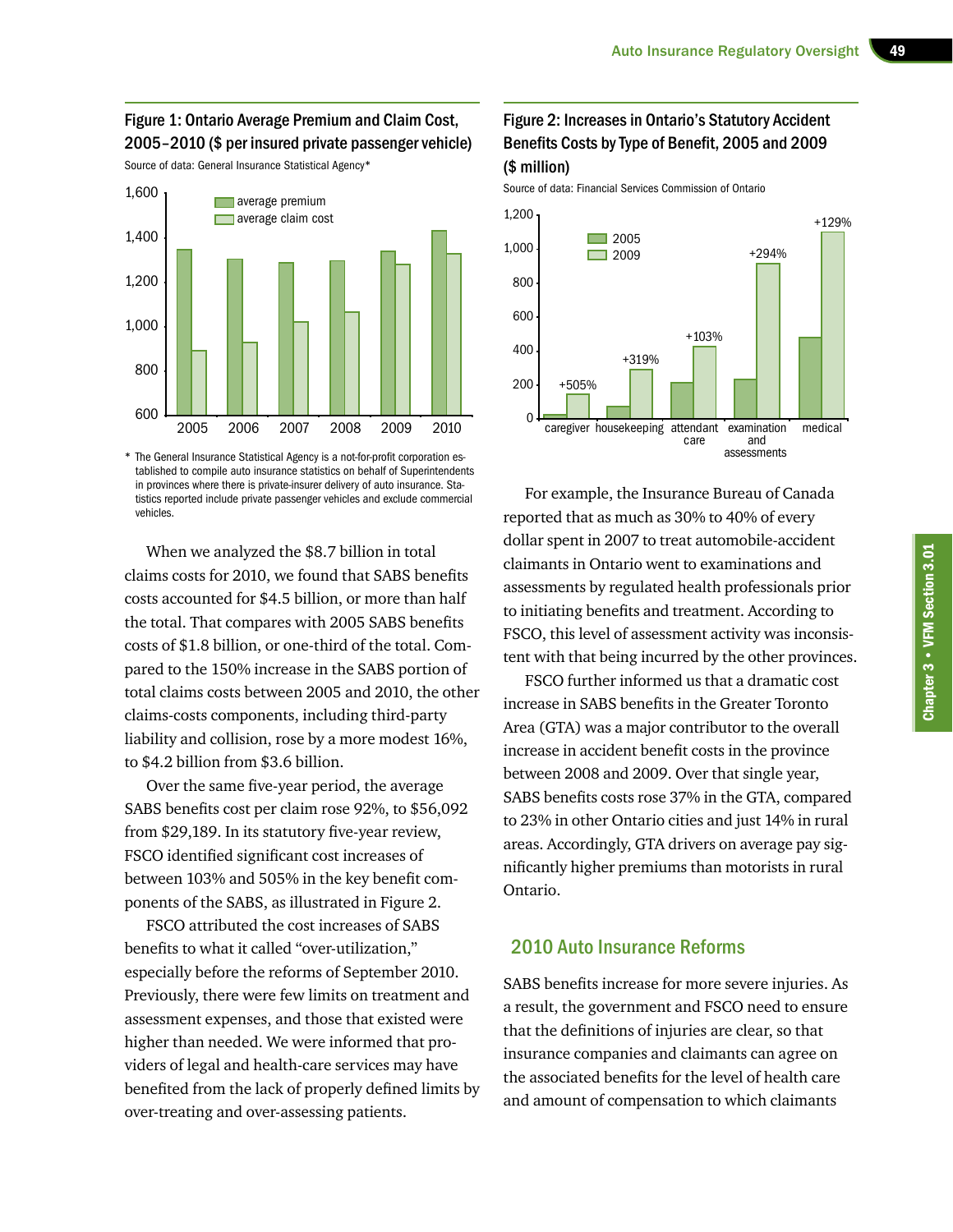are legally entitled. Where uncertainty exists, claimants may seek, typically with the assistance of legal professionals and health-care providers, to categorize their injuries as more severe to maximize benefits and compensation.

Following FSCO's statutory review of the SABS, which included public consultations, the government announced in November 2009 a package of 41 reforms that it said would provide more consumer choice and premium stability. The reforms would achieve these goals by controlling claims costs, responding to medical over-assessments and over-treatment of minor injuries, and simplifying the administration of the SABS, as well as making certain enhanced benefits optional at additional premiums. The reforms aimed at controlling claims costs included:

- introduction of a broader definition of minor injuries, called the interim Minor Injury Guideline, to replace the existing minorinjury guideline, called the Pre-approved Framework;
- introduction of an overall \$2,000 limit on the cost of all automobile-accident-injury assessments and a \$3,500 minor-injuries-benefits limit on the cost of all treatment services and assessments combined;
- lower standard medical and rehabilitation benefits for moderate to major injuries, along with lower coverage for attendant care and income replacement benefits; and
- elimination of housekeeping, home maintenance, and care-giving benefits for all but catastrophic claims.

No significant changes were made for claimants with catastrophic injuries, who continue to be eligible for a lifetime maximum of \$1 million for medical treatment and rehabilitation, and another lifetime maximum of \$1 million for attendant care.

Regulations to implement the new reforms took effect on September 1, 2010. At the time of our audit, FSCO and insurance industry representatives told us it was too soon to say if the reforms had been effective in limiting claims costs and stabilizing premiums. Most insurers we spoke with said it would take at least two years to determine the impact of the reforms.

However, FSCO said that it expected some of the reforms to lead to lower claims costs. For example, before 2010, under the Pre-approved Framework, only whiplash and whiplash-associated injuries were classified as minor injuries. As a result, fewer than 20% of injuries fell within this lower-cost framework. Under the new interim Minor Injury Guideline, minor injuries now include sprain, abrasion, laceration, strain, or minor whiplash. FSCO informed us that it expects 50% to 60% of all SABS benefits claims to fall under this new definition, which caps total payouts for minor injuries at \$3,500.

Some insurance companies have publicly voiced concerns about claimants seeking benefits to which they are not entitled. A common insurer complaint was that some health-care providers repeatedly sought for their clients approval from the insurer for treatment plans exceeding the \$3,500 limit for defined minor injuries under the interim Minor Injury Guideline. FSCO informed us that it was not surprised by this development, because it expected consumers and their representatives to test both the system and the resolve of the insurance companies.

If an insurance company suspects that a claimant's condition meets the definition of minor injuries, it can ask the claimant to undergo examination by the insurer's health-care professional. For example, one insurer said in an industry publication that it tracked approximately 500 claimants injured after the September 2010 rule changes and found that one-third of those who initially requested higher treatment benefits were placed under the \$3,500 limit because an insurer-requested examination determined that their injuries met the definition of a minor injury. Another insurer reported that medical examinations undertaken at its request determined that 80% of claimants who initially sought compensation beyond the \$3,500 cap were in fact not entitled to it.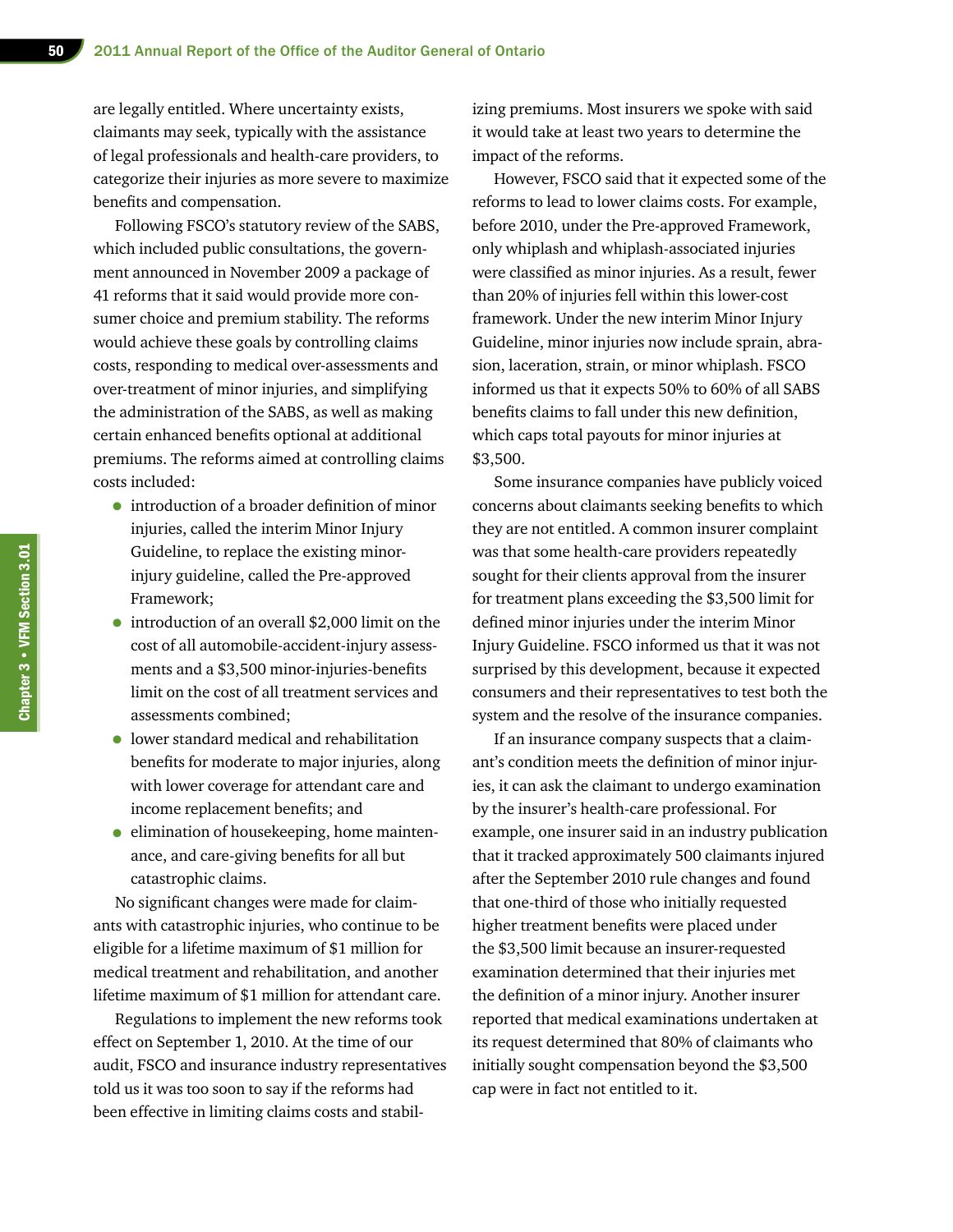FSCO informed us during our audit that it will monitor how all stakeholders, including insurers and health-care providers, apply the interim Minor Injury Guideline, and that their compliance with the new guideline is essential to lower the cost of accident benefits and ultimately stabilize premiums.

According to FSCO, consumers need a better understanding about treatment and rehabilitation options, as well as the risks of over-treatment. Although the Ministry of Finance recommended that health-care providers and insurance companies work together to improve consumer awareness and expectations regarding treatment and outcomes as part of the reforms to the SABS, no such action had been taken at the time of our audit.

FSCO also indicated that it expects to replace the interim Minor Injury Guideline in 2013 or 2014 with a more comprehensive evidence-based treatment protocol for such injuries, which will focus on more efficient and effective treatment outcomes.

## Ongoing Due Diligence Claims Management

The insurance industry assesses its financial health in large part by a measure it calls the "incurred loss ratio." The ratio is determined by dividing average claims costs per vehicle by average premiums. According to FSCO, any ratio with a value higher than 80% of total claims expenses compared to total premium revenues may well result in a loss for an insurance company when other administrative and overhead costs (minus investment income) are factored in—a situation that probably cannot continue for an extended period. Ontario's incurred loss ratio has recently worsened, rising to 93% in 2010 from 66% in 2005.

In addition, according to FSCO's records, the incurred loss ratios among the top 40 Ontario automobile insurers ranged from 65% to 176% in 2010. This may indicate that some insurers are better able to manage and limit their claims costs and insurance risks than others. Indeed, several stakeholders we interviewed said that insurance companies did not

always apply standard due diligence in adjusting or questioning benefit claims under the SABS.

FSCO informed us that it had expected the insurance companies to respond to its September 2010 reforms by more proactively challenging questionable claims. However, FSCO advised us that it soon identified actions by certain insurers as well as health-care providers that were inconsistent with the intent of the reforms. As a result, FSCO issued a bulletin in March 2011 reminding insurers of their responsibility to challenge questionable or inappropriate claims. According to the bulletin, FSCO was "aware that a small group of service providers and representatives were continuing to abuse the system." The bulletin goes on to say that "insurers are expected to have and use policies and procedures that comply with best practices and legislative requirements when adjusting all claims."

Following a government announcement in the March 2011 Budget, FSCO made it a strategic priority in June 2011 to assess how well insurance companies implemented the September 2010 reforms to ensure that consumers are being treated fairly and in accordance with the Act. FSCO intends in future to conduct compliance audits of insurance companies that appear higher-risk, although no dates have been set. FSCO last assessed insurance companies' compliance with the SABS benefits using a selfassessment questionnaire to all insurance companies in 2006. On the basis of the responses, it made field visits to some insurers and reported on its findings in September 2007.

#### Auto Insurance in Other Provinces

All Canadian provinces have laws requiring mandatory auto insurance. Three of them (British Columbia, Saskatchewan, and Manitoba) deliver insurance through government-owned insurance corporations. In Quebec, the government insures against injuries and death while private insurers cover property damage, liability, and personal injury in accidents outside the province. Privatesector insurance companies serve the remaining six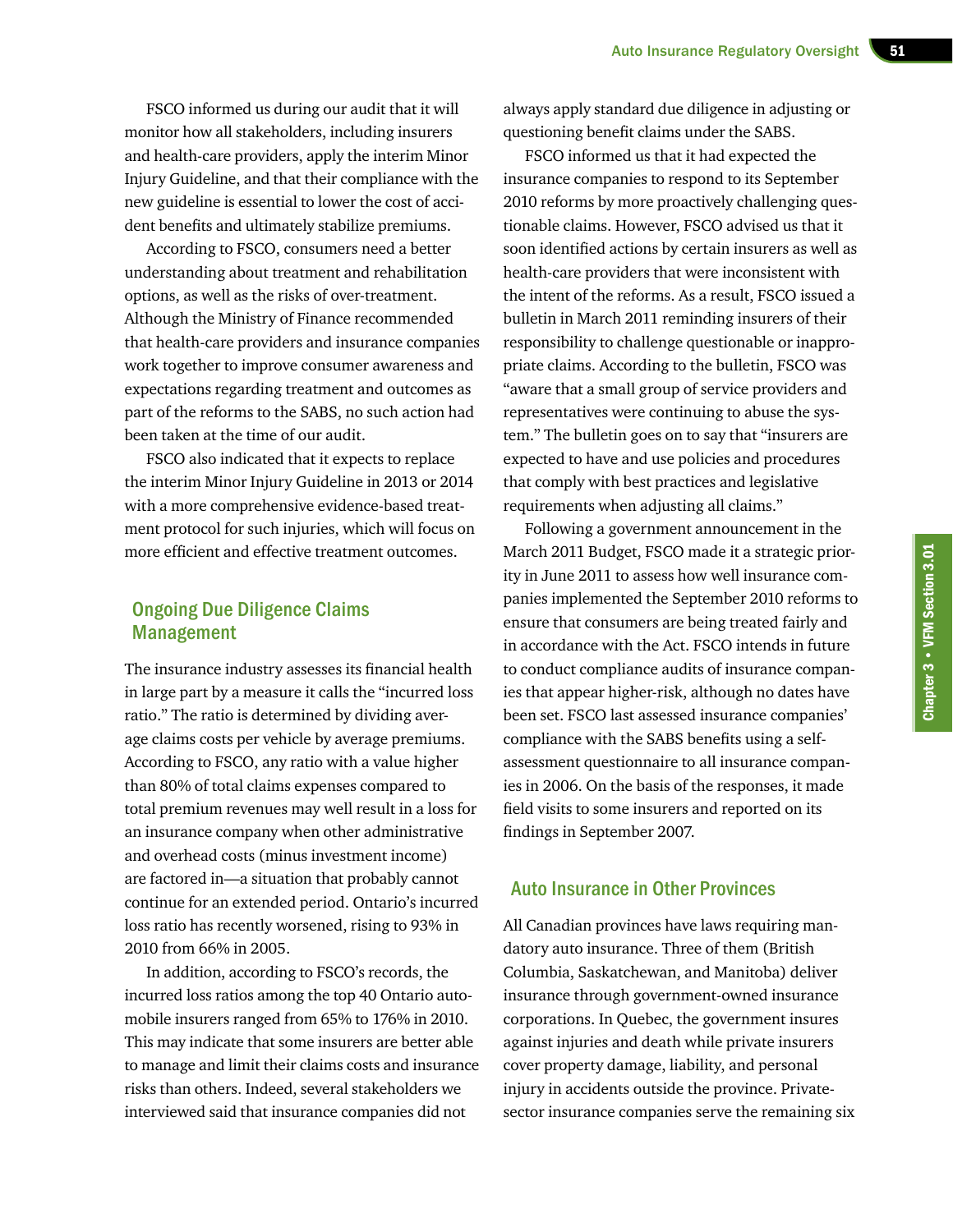provinces, including Ontario. Manitoba, Saskatchewan, and Quebec have no-fault insurance systems. Ontario and the six other provinces have a mixed no-fault/tort system in which benefits are available to injured accident victims from their own insurer regardless of fault, and people have the right to sue responsible parties for further damages.

Although Ontario has one of the lowest percapita rates of automobile-accident deaths and injuries in the country, it also has the highest average premium in Canada, as illustrated in Figure 3, which also shows that most other provinces generally experienced lower premium increases over the last five years—and some actually had premiums

decrease. Claims costs are another key comparison because they constitute the largest cost of any auto insurance system. Figure 4 shows that Ontario has the highest average total claim cost per insured vehicle of any province.

Although health-care costs and income replacement and standard accident benefits levels vary somewhat across Canada, it could also be argued that the average benefit claim cost for automobileaccident injuries should be reasonably similar regardless of whether the comparison is made between the GTA and other cities or between Ontario and other provinces. However, although in 2005 accident benefits cost the same (about

Figure 3: Provincial Comparison of Average Premiums, 2006-2010<sup>1</sup> (\$ per insured private passenger vehicle) Source of data: General Insurance Statistical Agency and provincial insurance corporations



1. Differences in each province's auto insurance coverage and other factors will impact premiums. This comparison does not attempt to adjust for any of these differences.

2. Quebec not available 2006–2009.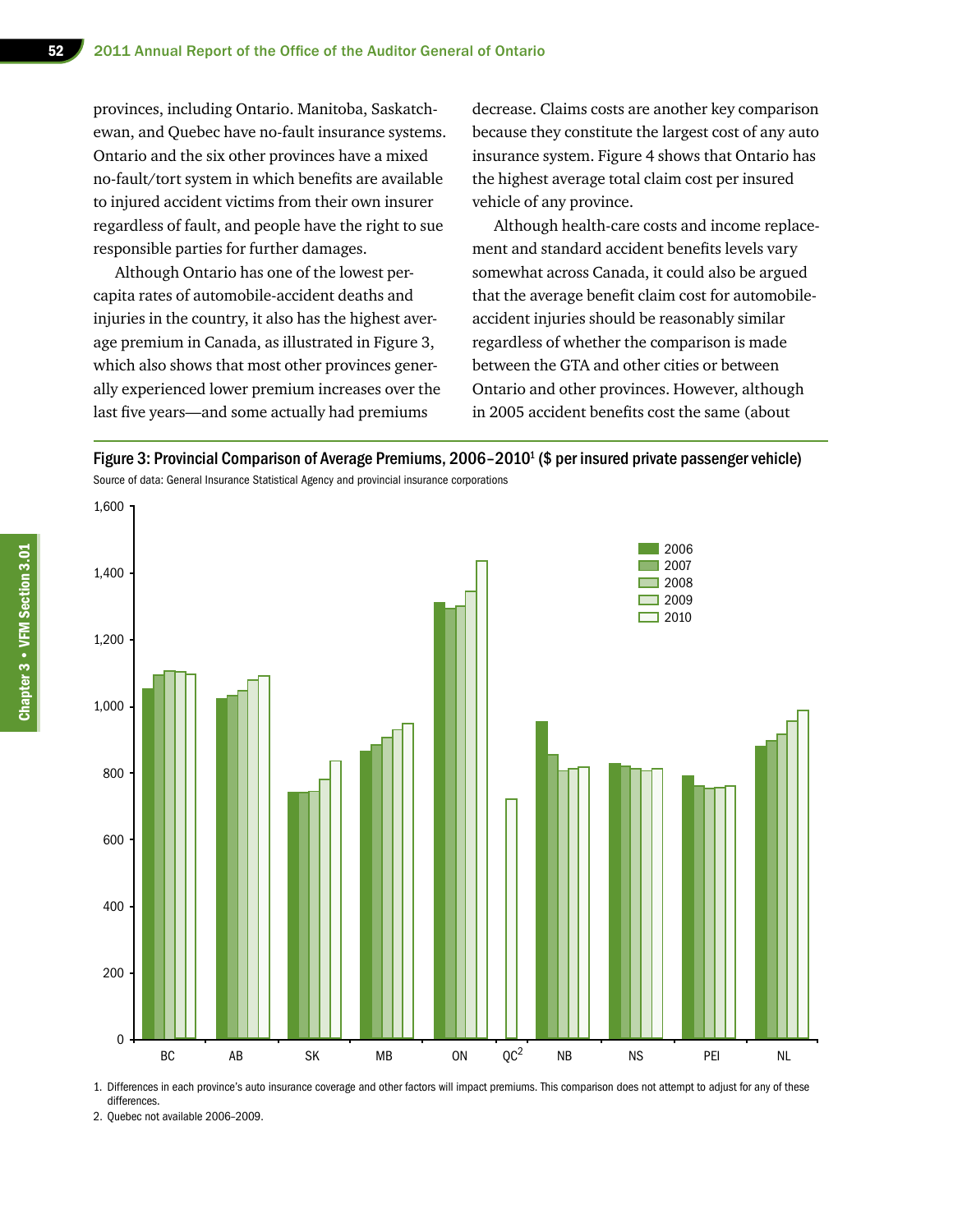\$30,000 per claim on average) in the GTA and the rest of the province, by 2009 the GTA cost per claim had risen to \$60,500—about one-third higher than the \$45,900 cost per claim for the rest of the province. In addition, as Figure 5 indicates, on average Ontario's claims costs under the SABS are significantly higher than the statutory accident benefits

#### Figure 4: Provincial Comparison of Average Total Claim Costs, 2010\*(\$ per insured private passenger vehicle)

Source of data: General Insurance Statistical Agency and provincial insurance corporations



\* Saskatchewan and Quebec not available.

## Figure 5: Provincial Comparison of Average Costs per Claim for Statutory Accident Benefits, 2006–2010\* (\$)

Source of data: General Insurance Statistical Agency and provincial insurance corporations



British Columbia not available; Saskatchewan and Quebec 2006–2009 not available.

claims costs incurred by other provinces, with most provinces paying out less than 25% of Ontario's benefits. This is at least partly due to Ontario accident benefits and the limits on payouts under the SABS, which are generally as high as or higher than most other provinces, as illustrated in Figure 6.

# RECOMMENDATION 1

In order to ensure that the Financial Services Commission of Ontario (FSCO) can effectively monitor Ontario's auto insurance industry, particularly claims costs and premiums, and recommend timely corrective action to the Minister of Finance when warranted, FSCO should:

- implement regular interim reviews of the Statutory Accident Benefits Schedule to monitor trends such as unexpected escalating claims costs and premiums between the legislated five-year reviews, in order to take appropriate action earlier, if warranted;
- monitor ongoing compliance with the interim Minor Injury Guideline, expedite the work to develop evidence-based treatment protocols for minor injuries, and identify and address any lack of clarity in its definitions of injuries;
- implement its plans as soon as possible to obtain assurance that insurance companies are judiciously administering accident claims in a fair and timely manner; and
- examine cost-containment strategies and benefit levels in other provinces to determine which could be applied in Ontario to control this province's relatively high claims costs and premiums.

# FSCO RESPONSE

Ontario's auto insurance system is complex and FSCO agrees that the system would benefit from more frequent reviews.

In addition to the five-year review, FSCO conducts a legislated review every three years of the risk-classification and rate-determination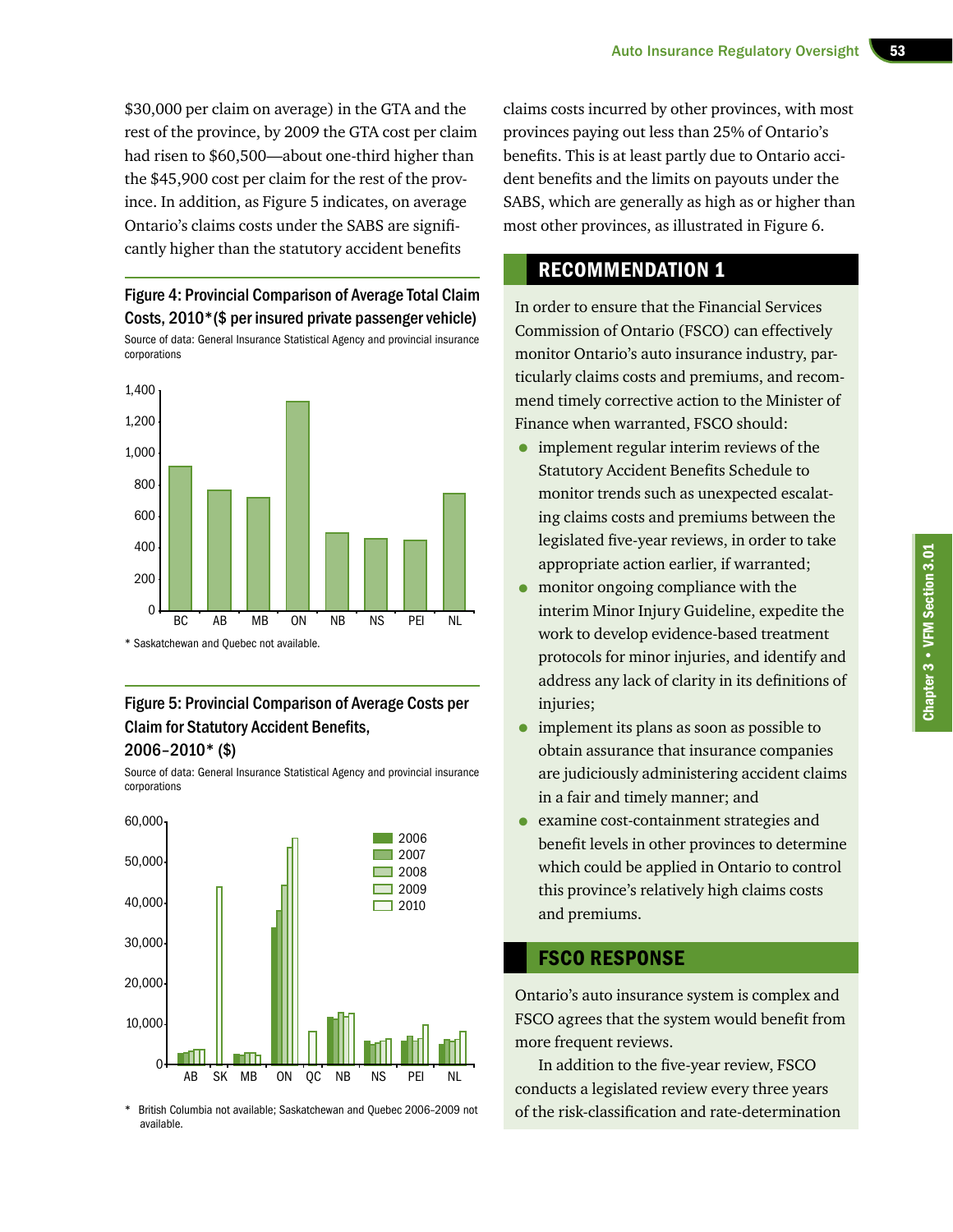#### Figure 6: Provincial Comparison of Maximum Statutory Accident Benefits, as of June 2011\*

Source of data: Financial Services Commission of Ontario and each province's auto insurance provider or regulator

| <b>Benefit Type</b>                       | <b>Ontario Maximum</b><br><b>Benefits with</b><br><b>Private Insurers</b>        | <b>Range of Maximum Benefits-</b><br><b>Other Provinces with</b><br><b>Private Insurers</b> | <b>Range of Maximum Benefits-</b><br><b>Other Provinces with Publicly</b><br><b>Operated Insurance</b>                                                 |
|-------------------------------------------|----------------------------------------------------------------------------------|---------------------------------------------------------------------------------------------|--------------------------------------------------------------------------------------------------------------------------------------------------------|
| medical                                   | \$50,000 for 10 years<br>(\$1 million over lifetime<br>for catastrophic injury)  | \$25,000 for four years to<br>\$50,000 for four years                                       | \$150,000 over lifetime to unlimited<br>benefit over lifetime                                                                                          |
| attendant care                            | \$36,000 for two years<br>(\$1 million over lifetime<br>for catastrophic injury) | included under medical benefits                                                             | included under medical benefits to<br>\$4,142 per month with no lifetime limit                                                                         |
| income replacement<br>-partial disability | 70% of gross income<br>to a maximum of<br>\$400/week, maximum<br>104 weeks       | \$0 to \$250/week for up to 104<br>weeks                                                    | between 75% of gross income (to a<br>maximum of \$300/week for 104 weeks)<br>and 90% of net income (up to $$83,000$ )                                  |
| income replacement<br>-full disability    | partial disability<br>payments continued for<br>lifetime                         | \$400/week for up to 104 weeks<br>to \$250/week continued for<br>lifetime                   | partial disability payments continued for<br>lifetime                                                                                                  |
| death benefit                             | \$25,000 to spouse<br>and \$10,000 to each<br>dependent                          | spouse: \$10,000-\$50,000<br>each dependent: \$1,000-\$6,000                                | spouse: between \$5,000 plus \$145/week<br>for 104 weeks and \$415,000<br>each dependent: between \$1,000 plus<br>\$35/week for 104 weeks and \$54,817 |

\* Includes lowest and highest maximum statutory accident benefits provided by the group. Only Ontario and provinces with publicly operated no-fault insurance have catastrophic injuries benefits; however, tort compensation is available in B.C. and the provinces with private insurers, as well as in Ontario.

regulations. As well, FSCO participates in a review of the adequacy of the Statutory Accident Benefits every two years. FSCO believes these three statutory reviews could be combined into one comprehensive review that takes place on a more frequent basis than every five years and will communicate this to the Ministry of Finance. As part of a more comprehensive and frequent review, FSCO would also examine cost containment strategies and benefit levels in other provinces and would provide this analysis to the government.

FSCO believes that the development of an evidence-based treatment protocol for minor injuries is an important step in ensuring that the treatment provided to individuals injured in auto accidents in Ontario reflects the current medical science. FSCO will be issuing a Request for Proposal for consulting services to develop a new treatment protocol and will be requiring

that this work be completed in two years instead of the planned three-year time frame.

FSCO also recognizes the importance of making insurance companies more accountable for the administration of statutory accident benefits claims in a fair and timely manner. During the summer of 2011, FSCO introduced a new requirement that insurance companies provide CEO attestations that they have controls, procedures, and processes in place to ensure compliance with legislative requirements around the payment of such claims.

#### FRAUD IN AUTO INSURANCE

#### Ontario's Experience

It is a federal Criminal Code offence to defraud or attempt to defraud an insurance company, with conviction carrying large fines and/or a prison term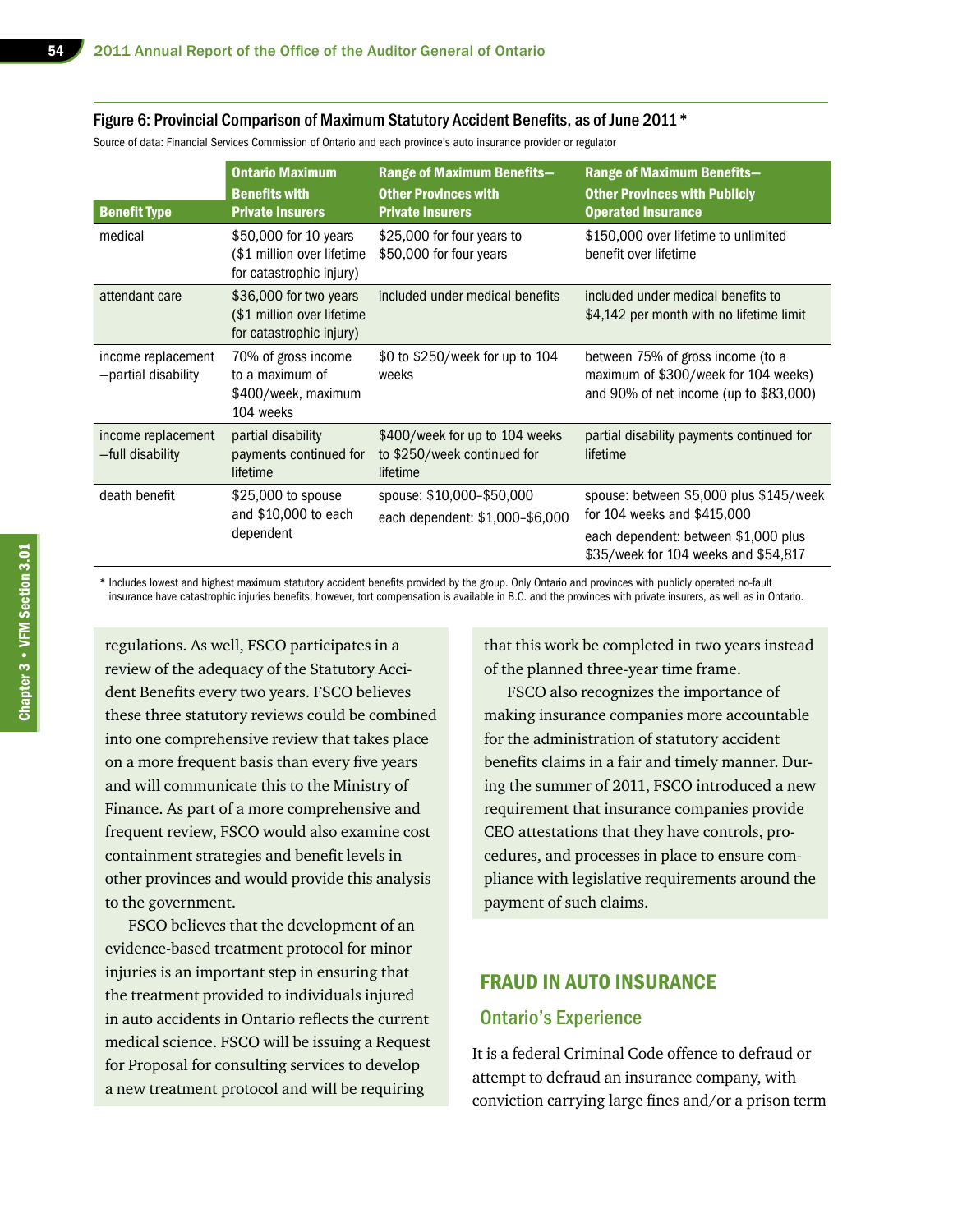of up to 10 years. Auto insurance fraud can involve claimants in a legitimate minor accident who misrepresent the injury or damage to get higher compensation; service providers who claim for unnecessary services or for services not rendered; and staged accidents and faked injuries. According to the Insurance Bureau of Canada and FSCO, a significant amount of fraud involves false claims for physical injury and accident benefits authorized by health-care service providers.

It is impossible to give a precise figure for the value of auto insurance fraud in Ontario, but recent insurance industry estimates indicate that the problem is serious and suggest that fraud-related costs may have accounted for between 10% and 15% of auto insurance premiums in 2010, or up to \$1.3 billion. Stated another way, fraud-related costs account for up to 15 cents of every dollar of premiums paid.

Another indicator of possible fraud in the system is the recent significant discrepancy in the number of injury claims reported by the General Insurance Statistical Agency compared to the number of injuries reported by the Ministry of Transportation. Over a one-year period in 2009, the number of injury claims increased 13% and the average cost of claims rose 32%, although the number of reported injuries in Ontario from automobile accidents decreased by 1%. Moreover, there were almost 75,000 injury claims filed—20% more than the 62,000 injuries from automobile accidents actually reported at the time of the accidents. Before 2009, the number of injury claims was below or slightly above the Ministry of Transportation reported injuries. FSCO has not analyzed the reason for these significant discrepancies and increases, and whether they may be partly attributable to fraud.

Our discussions with insurance industry representatives in Ontario and other provinces indicated that the problem of fraud is worse in Ontario than elsewhere in Canada, and it has been growing since the mid-1990s. Even a decade ago, the Insurance Bureau of Canada reported that Ontario had the

highest fraud rate of the nine provinces that participated in a 2001 study.

Insurers and their customers are the victims through increased premiums when auto insurance fraud is perpetrated. However, the decision to investigate fraud is left to each insurer. Most, if not all, insurers as well as the Insurance Bureau of Canada have their own investigators. FSCO, on the other hand, has had a minimal role in fraud identification, investigations, and prosecutions.

If an insurance company decides to take action against someone it suspects of fraud, it may contact FSCO directly or pass information on to the Insurance Bureau of Canada for further review and analysis. The Insurance Bureau of Canada may in turn forward the case to FSCO.

FSCO's Investigations Unit, which comprises nine investigators who are primarily former police officers, is responsible for investigating all financialservices companies and individuals regulated by FSCO and not just automobile insurers. As a result, the unit's investigation of fraud against individual auto insurance companies is not its primary activity. FSCO relies on the Insurance Bureau of Canada or insurance companies to provide the information and evidence necessary to launch an auto insurance fraud investigation and win a successful conviction. FSCO itself has no jurisdictional authority to prosecute fraud under the Criminal Code; that authority belongs to the Ministry of the Attorney General. FSCO does have the authority under the *Insurance Act* to prosecute provincial offences such as healthcare fraud in the auto insurance sector through the *Provincial Offences Act*. It may take action on any of the following offences:

- charging for services not provided;
- charging, paying, and/or accepting referral fees; and
- making a false or misleading statement to an insurer in order to obtain payment for goods and services.

Fines range from a maximum \$100,000 on a first conviction to a maximum \$200,000 for subsequent convictions. FSCO investigators have limited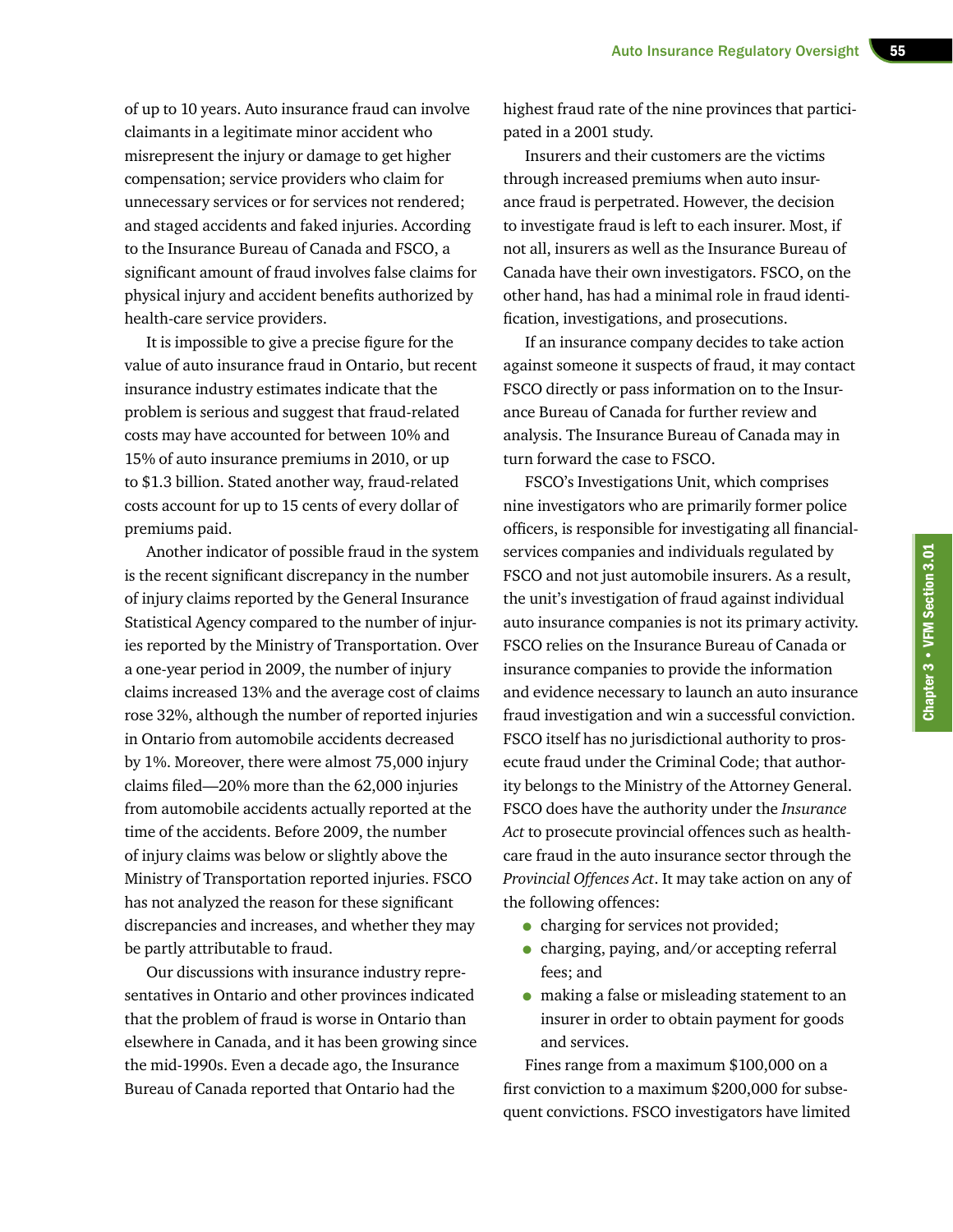ability to collect information from a health-care professional or clinic owner. Therefore, FSCO relies on insurance companies to provide the evidence that is needed to prosecute. In contrast, FSCO has significant authority over insurance companies, which are required by law to furnish FSCO with full information. FSCO advised us that because the burden of proof is high and its investigative powers are limited, its chances of winning a prosecution against a clinic owner are relatively low.

We noted that despite the recent increase in public awareness of health-care fraud, there has been no increase in the number of cases being forwarded to FSCO. FSCO received 16 complaints against health-care professionals and clinic owners between 2008 and the first half of 2011 but had obtained convictions only against three health-care clinic owners between 2007 and 2010, resulting in fines totalling \$202,000.

More recently, insurance companies have begun to deal with fraud in civil rather than criminal court. In 2010, several insurers sued selected health clinics over alleged fraud related to auto insurance claims. One insurance company alleged it paid out at least \$1.2 million to three clinics owned by the same individual for medical services that were never provided. Other legal action alleged that invoices were submitted from health-care clinics totalling over \$1 million for treatment allegedly provided by persons who did not work at the clinic or who had left prior to the treatment being billed. At the time of our audits, these suits, some seeking restitution for several million dollars, were still pending.

#### Anti-fraud Measures outside Ontario

The Insurance Bureau of Canada issued a report in February 2011 on "Preventing Auto Insurance Fraud in Ontario" to the Ontario Minister of Finance. In it, the Insurance Bureau concluded that fraud is a "serious" problem in Ontario and recommended several measures to help address the issue and reduce claims costs. We noted that the majority of these recommendations reflected actions taken

by U.S. jurisdictions over the past decade to curb fraud. The recommendations included:

- establishment of a bureau of insurance fraud investigations and prosecutions under the *Insurance Act* that would be administered by FSCO;
- increased criminal and civil penalties for fraud;
- civil immunity for persons or organizations reporting suspicious activity;
- mandatory notification of health-care fraud convictions to relevant professional colleges and the Ministry of Health and Long-Term Care;
- creation of a joint Ontario government-insurance industry fund to finance fraud investigations and prosecutions, and to provide cash rewards to people providing information leading to a conviction of insurance fraud;
- mandatory criminal background checks for any director, officer, or owner of an independent health clinic before granting a license to operate; and
- establishment of a public-education campaign on insurance fraud.

All 50 U.S. states have enacted laws defining insurance fraud as a specific crime, and 41 have established Insurance Fraud Bureaus. Insurers in these jurisdictions must comply with fraudreporting requirements before regulators will consider their applications for premium increases. Twenty states require insurers to forward all suspicious claims to a state Insurance Fraud Bureau. Other anti-fraud measures taken by one or more U.S. states include:

- rewards of up to \$25,000 for information about fraudulent acts;
- public education and advertising campaigns such as Virginia's fraud awareness website **www.stampoutfraud.com** and Pennsylvania's **www.helpstopfraud.org**.
- a requirement that accident reports list all passengers involved in an accident and not just the driver; and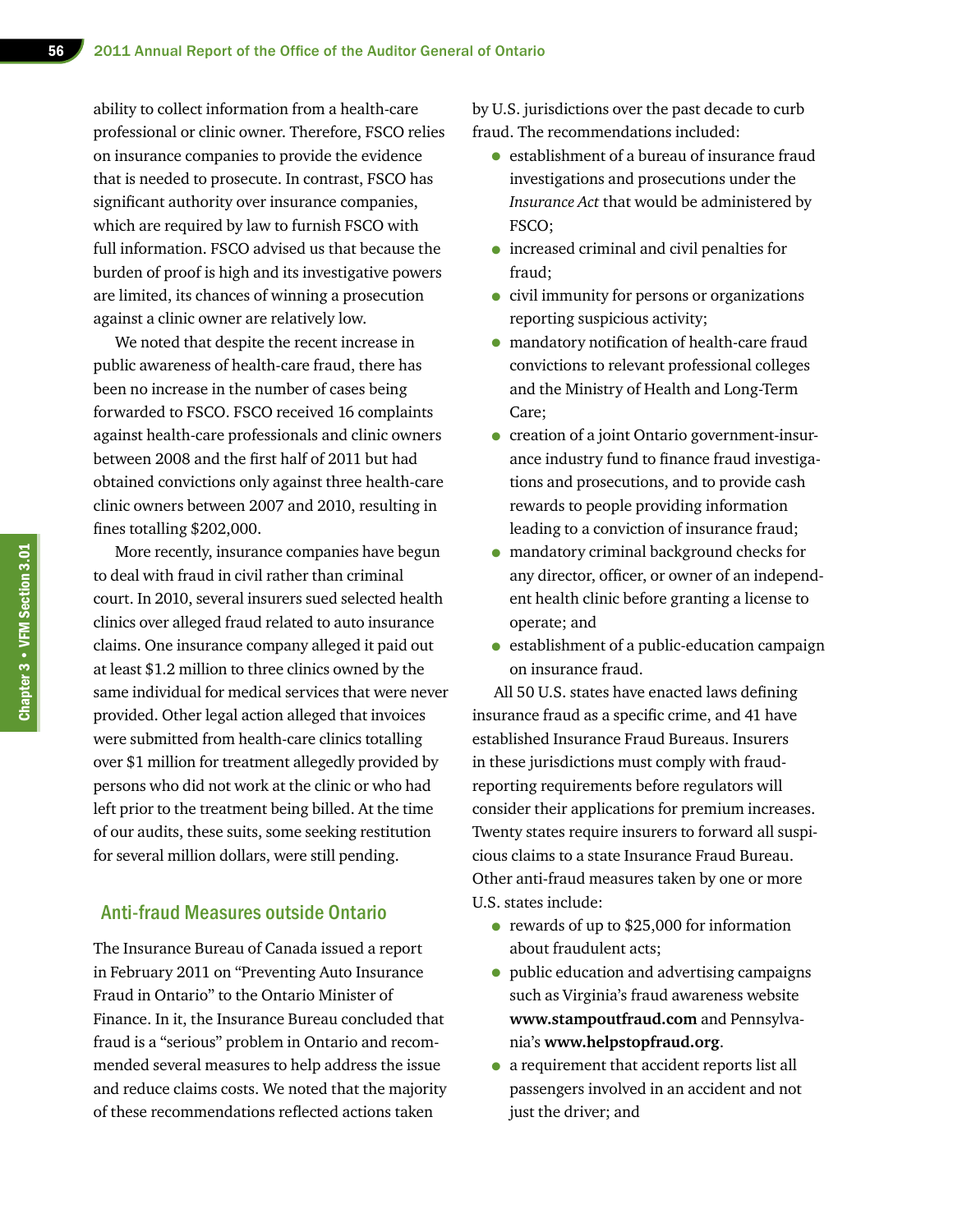• withholding benefits from anyone convicted of insurance fraud.

We found in our discussions with two government-operated insurance corporations in other provinces that their monopoly offered several distinct advantages in the fight against fraud, including:

- their ability to publish an annual top-10 list of auto insurance frauds in their province;
- operation of a special unit composed of former police officers to investigate alleged fraudulent claims, along with funding for Crown prosecutors dedicated to handling insurance fraud; and
- employment of extensive data-mining techniques and fraud analytics of claims data to identify potential fraud. Each corporation maintains a central database of all claims in the province, making it possible to identify unusual claims or trends that require further investigation.

FSCO, by contrast, is a regulator rather than an insurer and thus has no first-hand knowledge of auto insurance fraud in this province. Information about the occurrence and extent of fraud in the auto insurance sector is proprietary information belonging to insurance companies. Insurers in Ontario have historically been reluctant to acknowledge publicly any incidences of fraud, or to share this information with government organizations, including FSCO. Most of the recommendations in the Insurance Bureau of Canada's report are beyond FSCO's ability to implement without government approval. In its 2011 Budget, the government announced measures to address auto insurance fraud. One measure included the establishment of an auto insurance anti-fraud task force. Task-force members were appointed in July 2011 with a deadline to issue a final report with recommendations by fall 2012. In addition, the government announced the recently-created Health Claims for Auto Insurance (HCAI) system will be used to detect potential fraud. FSCO and insurance companies established HCAI on February 1, 2011, an online database and

billing portal requiring health-care providers to submit billings for injury claims centrally before they are forwarded to insurers for payment.

# RECOMMENDATION 2

To reduce the number of fraudulent claims in Ontario's auto insurance industry and thereby protect the public from unduly high insurance premiums, the Financial Services Commission of Ontario (FSCO) should use its regulatory and oversight powers to:

- help identify potential measures to combat fraud, including those recommended by the Insurance Bureau of Canada and those in effect in other jurisdictions, assess their applicability and relevance to Ontario, and, when appropriate, provide advice and assistance to the government for their timely implementation; and
- ensure development as soon as possible of an overall anti-fraud strategy that spells out the roles and responsibilities of all stakeholders—the government, FSCO, and insurance companies—in combatting auto insurance fraud.

# FSCO RESPONSE

FSCO shares the Auditor General's concerns about fraudulent auto insurance claims. The Ministry of Finance's Auto Insurance Anti-Fraud Task Force will identify measures to combat fraud. FSCO supports and is working with the Task Force's steering committee and working groups. FSCO will implement any changes in regulatory responsibilities arising from the Task Force's recommendations.

# RATES FILINGS AND APPROVALS

All automobile insurers are required under the *Insurance Act* and the *Auto Insurance Rate Stabilization Act* to obtain approval from FSCO's Superintendent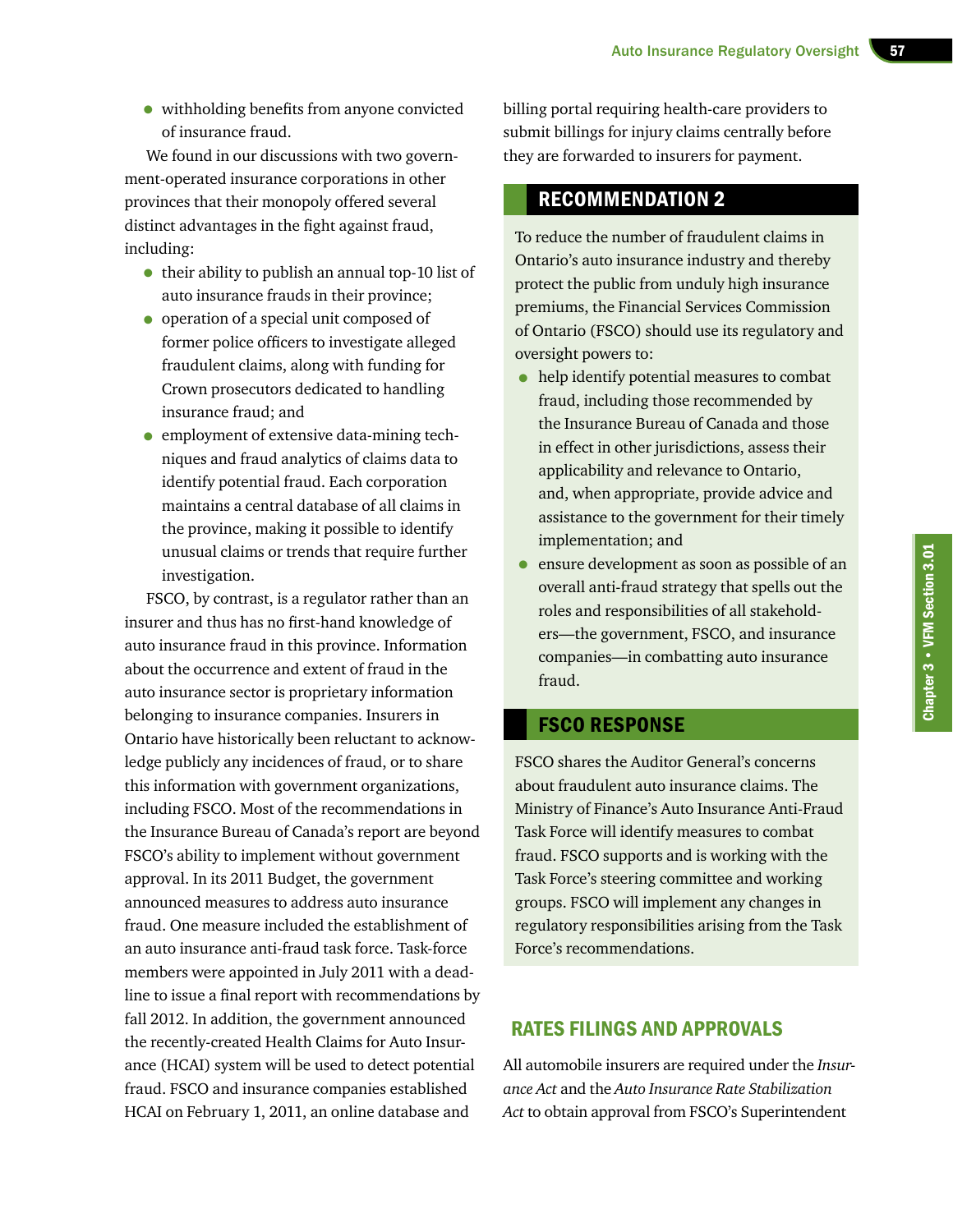of Financial Services for the premiums they charge and for any changes to the authorized rates. The Superintendent is required to reject any application where rates:

- are not just and reasonable in the circumstances; or
- would impair the financial solvency of the insurer; or
- are excessive in relation to the financial circumstances of the insurer.

Proposed premium rate changes by insurers are ultimately a business decision based on factors that include past and anticipated claims costs, operating costs, and profit levels. Insurance companies are not required to submit rate applications at any specific interval; instead, they submit when they determine that an adjustment, increase, or decrease is appropriate. The main type of filing, a major filing for private passenger auto insurance, must be certified by a qualified actuary, a business professional who uses mathematics to provide expert assessments of the financial impact of risk and uncertainty as it relates to insurance premiums, expected claims, and reserves.

#### Approval of Rates

In order to determine whether the proposed rate is justified, FSCO conducts its own actuarial reviews using benchmark assumptions. FSCO informed us that, in so doing, it recognizes that actuaries use a degree of acceptable professional judgment in determining assumptions in their assessments and may come to different conclusions. FSCO also considers other factors, such as the actuaries' assumptions that cause differences, rate stability for consumers, and the actual rates charged in the market compared to other insurers, in determining whether the proposed rate is justified and reasonable. As a result, FSCO may approve an insurer's proposed rate increase even if it is up to three percentage points higher than FSCO's calculated rate. During the audit, we noted that this practice of permitting a three-percentage-point margin was not documented in FSCO's filing policies, although it subsequently added this practice to its rates approval policies when we brought this to FSCO staff's attention.

Between 2006 and 2010, FSCO reviewed and approved 293 major filings, as follows:

- approval of the full request in 65% of filings submitted by automobile insurers;
- approval of a lower-than-requested rate in 25% of filings; and
- approval of a higher-than-initially-requested rate in 10% of filings.

It is important that FSCO be consistent in its granting of approvals; otherwise, it may provide a competitive advantage to one insurer over another or may be seen as providing unequal treatment to companies and consumers. It is also important, particularly when FSCO's conclusions are significantly different from those of the insurers' actuaries, that FSCO clearly document the rationale for its decisions in order to demonstrate fairness and consistency. We noted that for approvals granted for a lower-than-requested rate, in some instances the rate approved still exceeded FSCO's calculated rate by more than 3% and the reasons for the approvals were not adequately documented. In one case, the file did not clearly indicate why an insurer received permission for an increase that was eight percentage points higher than indicated by FSCO's own actuarial determination. In this case, we estimate that the additional percentage increase allowed could result in additional annual premium income of \$25 million for the insurer.

In the cases where FSCO authorized a higherthan-initially-requested rate, we also generally found inadequate documentation to justify FSCO's decision to grant a higher-than-initially-requested increase. For example, we were informed that FSCO approved a rate higher than initially proposed by an insurer on grounds that the insurer had or could have financial solvency issues, and it was important to protect the company's clients over the long term by granting a higher premium than had initially been requested. However, we noted that FSCO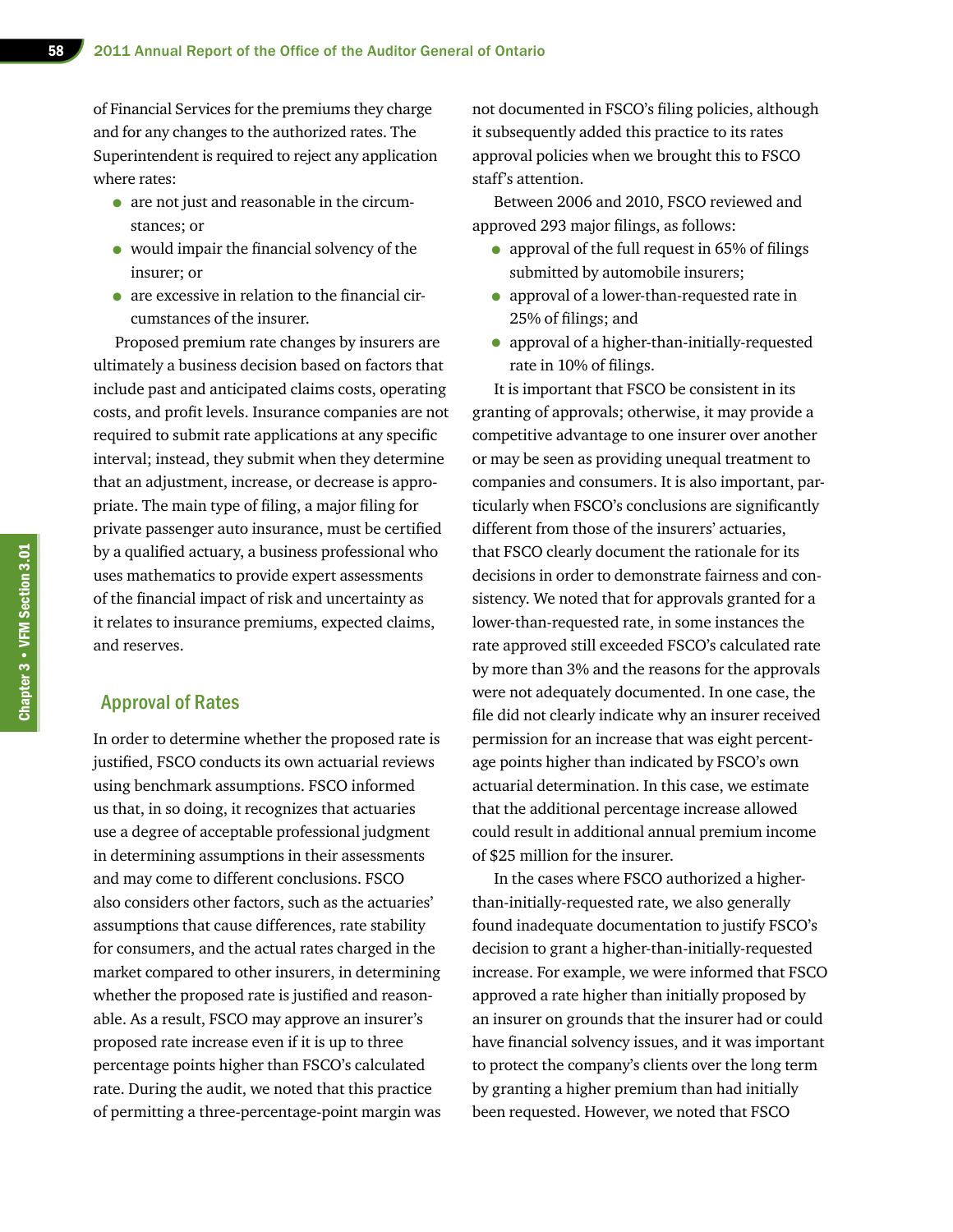requested the insurer to increase its rates even though there were no financial solvency concerns identified by the Office of the Superintendent of Financial Institutions, a federal regulator. The insurer agreed to the request. FSCO had no formal policy on approving the rates of companies with financial solvency concerns or on providing guidance on if and when companies should be asked to resubmit their filings for a higher rate increase than initially requested.

We acknowledge, however, that according to FSCO, no auto insurance companies operating in Ontario have declared bankruptcy since 2002 or defaulted for financial reasons on their claims payouts.

#### Review of the Profit Provision

When determining whether to approve a rate filing, FSCO conducts its assessment by factoring in a reasonable profit for the insurance company based on a 12% return on equity (ROE). A study conducted in 1988 set the ROE at 12.5% based on its relationship to the long-term Canada Bond rate, which was 10% at the time. The ROE was last changed to 12% in 1996, and we were advised that FSCO has not since conducted a comprehensive review of what it considers a reasonable profit for insurance companies operating in Ontario. Given that long-term Canada Bond interest rates were substantially lower at the time of our audit, standing at about 3%, have been low for some time, and are forecasted to stay low for some time, the current 12% ROE could be higher than appropriate, assuming that FSCO still considers the long-term bond rate to be an appropriate benchmark. In any case, given that it has been 15 years since the 12% ROE was established, we believe that a reassessment is long overdue.

#### Approved Premium Rate Implementation

To inform consumers of approved premium rate changes, FSCO publicly reports on a quarterly basis all insurers' rate filing approvals, listing the overall

average percentage rate change to the authorized rates. Consumers renewing their auto insurance at the same time might attempt to compare their actual rate change to their insurer's approved rate change as published by FSCO, but it is unlikely that the overall average approved rate change would be exactly the same because premiums also reflect such variables as the claims experience of the group classification and location. As a result, consumers are unsure if the new rate they are paying is in keeping with that insurer's overall rate approval.

Consumers can complain to FSCO if they are paying an incorrect rate, and FSCO will follow up with a review of the complaint and the approved rates on file. An investigation will take place where warranted. FSCO informed us that between the 2005/06 and 2009/10 fiscal years, only five of the 22 incorrect rate application cases that it investigated were initiated by the public and other sources, while the remaining 17 were self-reported by insurers. We were advised that when FSCO establishes that there has been an error, it follows up to ensure that the consumer has received a refund and any applicable interest, and may conduct an on-site review of the insurer to assess procedures and the accuracy of approved rates.

In the four-year period from 2005/06 through 2009/10, FSCO levied four fines against insurance companies totalling approximately \$250,000 for rate errors. Such errors can have a significant financial impact on consumers—we noted examples of overbilling that totalled between \$1 million and \$11 million.

For all rate approvals, FSCO requires insurers to update their rate manuals and provide FSCO with a certificate signed by a senior officer attesting that they will charge the approved rates and change their information systems accordingly. However, FSCO did not have any procedures for periodically checking that insurers were charging the approved rates. FSCO had not considered the option of requiring insurance companies to provide attestations from third parties, such as their auditors, that the approved rates were actually being applied correctly.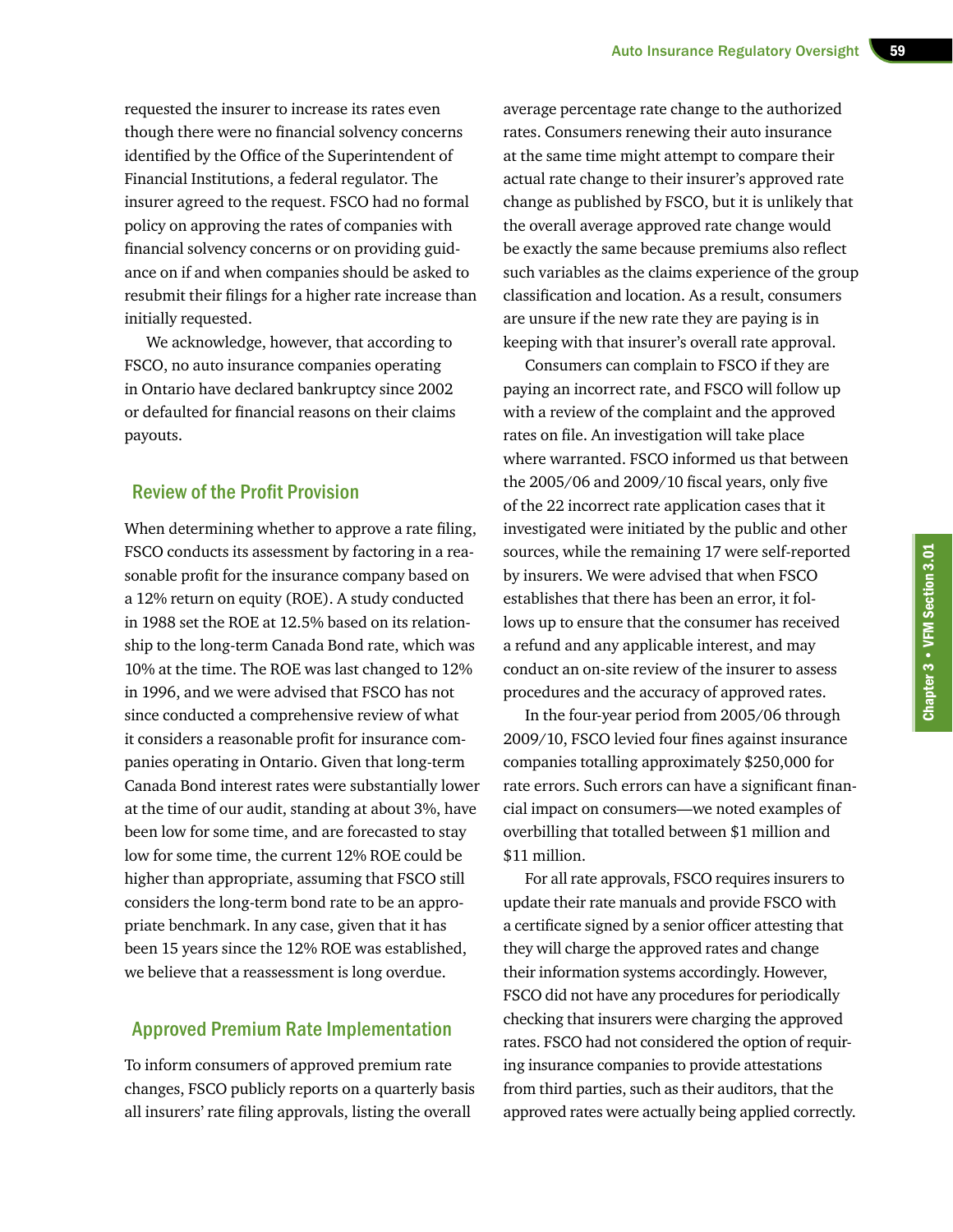# RECOMMENDATION 3

To ensure that the Financial Services Commission of Ontario (FSCO) fairly and consistently authorizes auto insurance company premium rate changes while protecting consumers, FSCO should:

- update and document its policies and procedures for making rate decisions—particularly for applications that differ from its own assessments—and for properly assessing rate changes in light of actual financial solvency concerns of insurance companies;
- review what constitutes a reasonable profit margin for insurance companies when approving rate changes, and periodically revise its current assessment to reflect significant changes; and
- establish processes for verifying or obtaining assurance that insurers actually charge only the authorized rates.

## FSCO RESPONSE

FSCO operates one of the most robust premium rate approval processes in North America and fully supports further strengthening of its process. In particular, FSCO acknowledges the need to update policies and procedures to support decisions regarding rate filings.

As part of deciding if rates are "just and reasonable," FSCO determines whether the rate charged is adequate to cover all claims costs and expenses. In addition, case law requires a balancing of interests in the interpretation of "just and reasonable."

Last year, FSCO also identified the need to complete a review of an appropriate profit provision. It will finalize the process and retain a consultant to provide expert analysis on this issue.

FSCO ensures that consumers are issued refunds where an insurer has charged the incorrect rate. FSCO plans to enhance its current processes for verifying or obtaining assurances from insurers that they are charging only authorized rates.

#### DISPUTE RESOLUTION SERVICES

According to FSCO, the mandate of its Dispute Resolution Services Branch is to provide a fair, timely, accessible, and cost-effective process for resolving claimant disputes with insurers involving the entitlement to and/or the amount of statutory accident benefits. Common examples of disputes mediated include those in which applicants seek greater medical benefits, higher incomereplacement compensation, more in housekeeping and/or home-maintenance costs, or attendant care benefits.

Mediation through FSCO is a legislated mandatory first step under the *Insurance Act*, and neither party can proceed to FSCO's arbitration process or court unless mediation occurs first. Mediation services are free for consumers, but the insurance companies pay \$500 for each hearing.

The *Insurance Act* requires that mediation be completed within 60 days of the filing of the application unless both parties agree to an extension. FSCO's internal service standards require that a mediation application be assigned to a mediator within three weeks of receipt and that a mediator file within seven days following the mediation process a report that lists issues settled and any that remain in dispute. These services are intended to help insurance companies and claimants resolve disputes quickly and cost-effectively and to ensure that entitled claimants receive any medical benefits and compensation owing within a reasonable time.

We found that FSCO was unable to meet its service standards due to the large volumes of mediation applications filed and its limited staff resources. In the 2010/11 fiscal year, no mediations were completed within 60 days of filing, and most applications were dealt with between 10 and 12 months after the date of filing. It also took approximately 15 weeks—instead of three—to assign an application to a mediator. However, once the mediation process was completed, the mediators met the requirement of issuing a report within seven days in 95% of cases.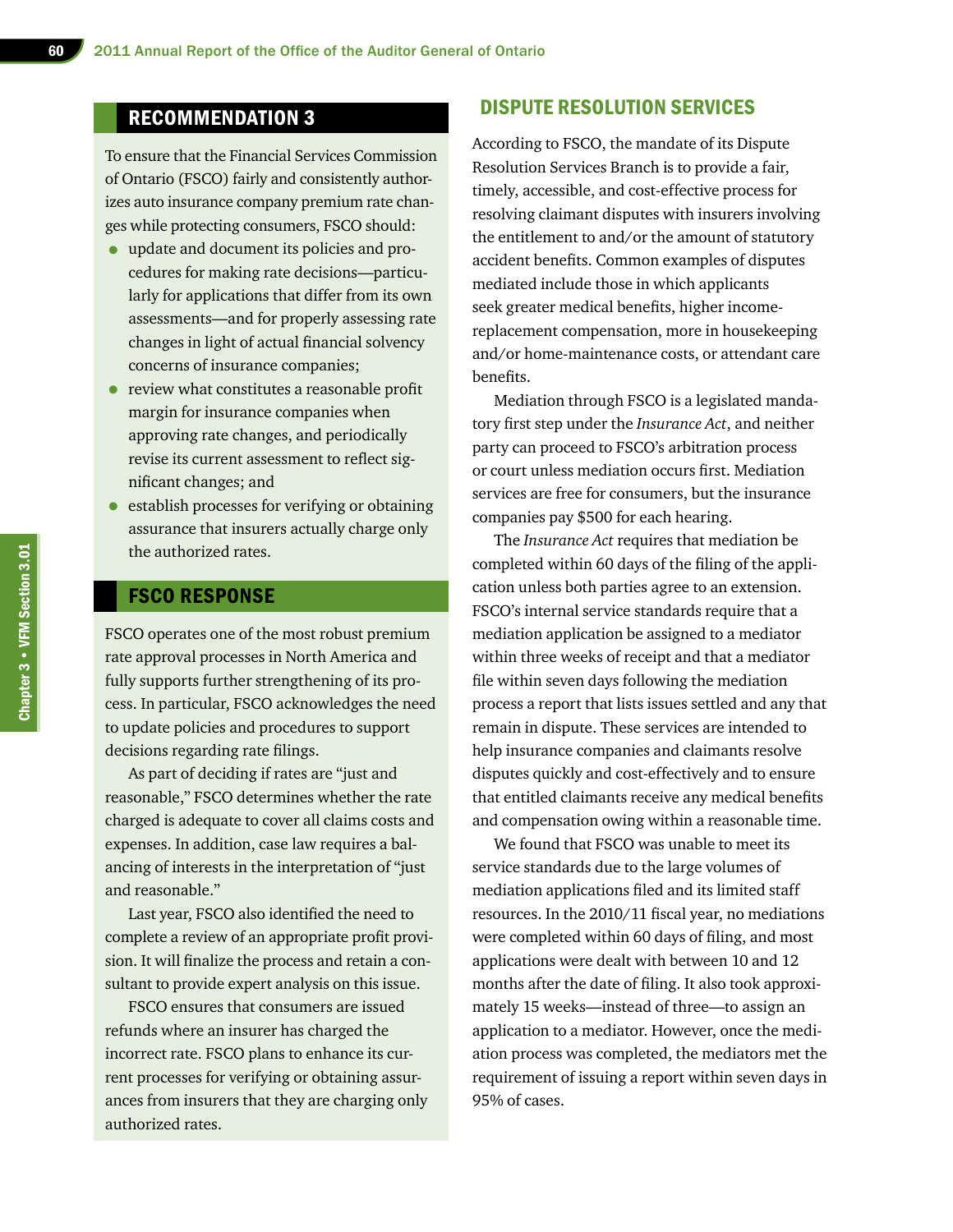FSCO attributed the delays to the dramatic increase in mediation applications over the last five fiscal years. Figure 7 shows that the number of mediation case hearings increased by 135% during this period, while the number of mediation applications pending increased by 645%. FSCO informed us that it expected the mediation backlog would continue to increase, because it was projecting more than 36,000 new applications in the 20011/12 fiscal year, up 18% from 2010/11.

FSCO has implemented measures over the last five years to improve its productivity and help address the growing backlog of mediation applications, and it is now completing 50% more cases with no staff increases. In addition, changes to the regulations under the Act imposed a new requirement in September 2010 stipulating that an applicant may not file for mediation if he or she failed to attend an insurer's medical assessment (40% of applicants have historically failed to attend such assessments).

At the end of our fieldwork, FSCO informed us that it was seeking approval to hire external mediation service providers to supplement its own workforce and help address the existing and anticipated backlog caused by government hiring restrictions which do not allow it to take on more staff.

The current rate of injury claims that result in mediation stands at about 50% of all claims. We believe that this high rate could indicate significant dissatisfaction by claimants with the handling of claims by insurers and/or lack of clarity from FSCO in the guidance and manner in which statutory accident benefits are administered. It could also suggest, in part, that a burgeoning industry providing legal consulting services to claimants is encouraging them to challenge insurers for increased benefits and compensation through the mediation process. This may be the case particularly in the Greater Toronto Area, where about 80% of all mediation applications originate, even though only 45% of automobile accidents involving injuries occur in the GTA.

#### Figure 7: Growth in Mediation Applications, 2006/07–2010/11

Source of data: Financial Services Commission of Ontario



FSCO and the insurance companies we spoke to cited several factors they said led to the increasing demand for mediation, including over-utilization of benefits, the impact of recent legislative changes, people seeking more compensation during tough economic times, and the fact that 99% of claimants who dispute their insurer's decision about their claim use a legal service and seek monetary settlements instead of health-care and support benefits. It is also possible that insurance companies are being tougher in assessing claims as they respond to their growing incurred loss ratios and declining revenues from interest-bearing investments during this recent economic downturn, and to pressure from FSCO on insurers to fight fraud.

The actual reasons for the higher number of mediation cases cannot be determined from the information FSCO captures. Although FSCO captures mediation details in individual reports, there is no attempt to evaluate and summarize this information because it is considered to be confidential. Therefore, FSCO does not regularly assess the nature of the disputes, the initial positions of the parties, the details of solutions to resolved matters, and the details of those that were not resolved. This information would help FSCO identify matters of frequent dispute and systemic issues.

We found that FSCO tracks the disputed issues at mediation only by benefit type. From 2006 to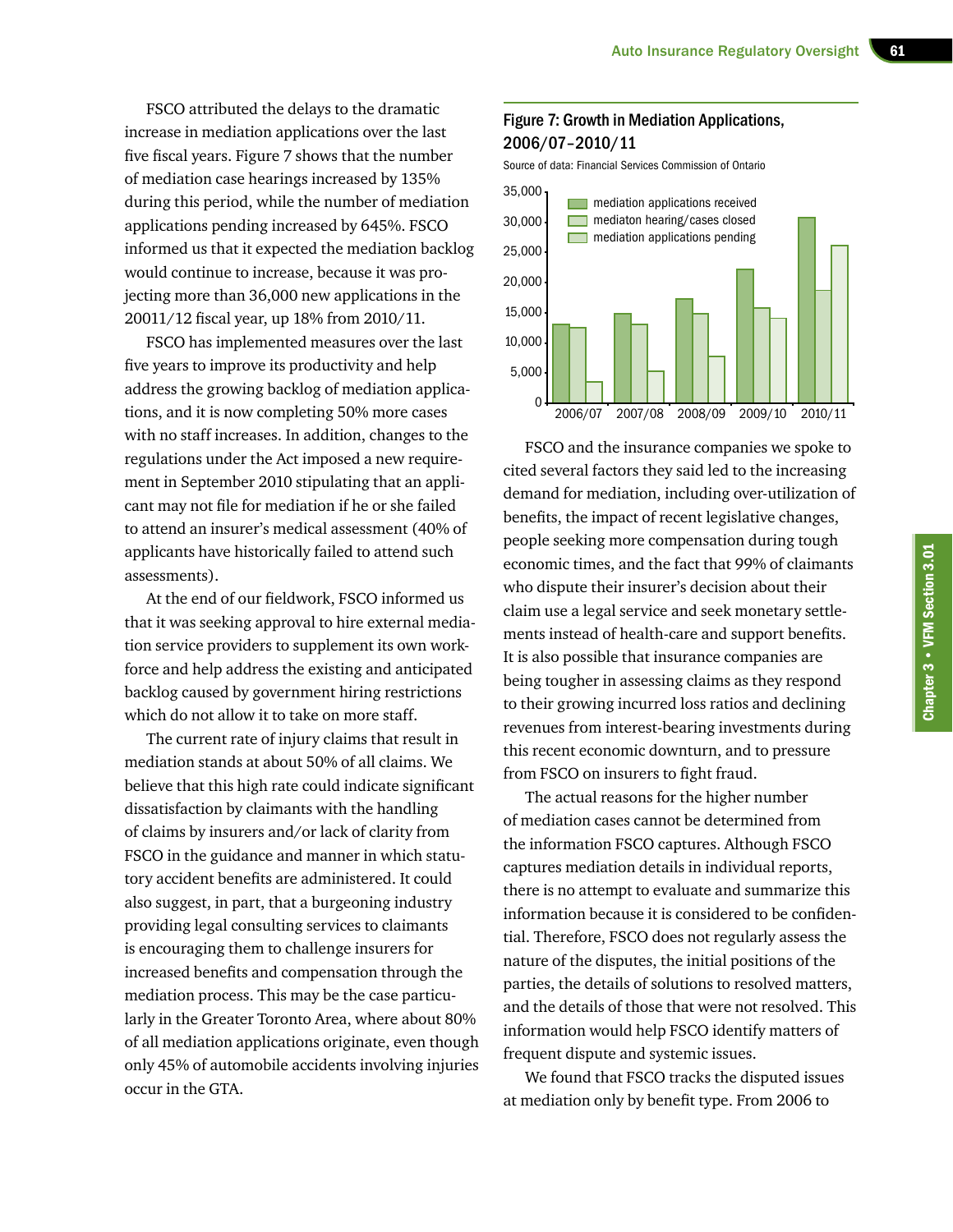2010, FSCO's records indicated that the top issues in dispute were medical benefits, cost of examinations, housekeeping and/or home maintenance, attendant care, and income replacement. However, this information is not sufficiently detailed to permit an investigation of the root causes of cases that go to mediation. We were advised that FSCO consulted with its mediators on possible improvements to the system, policies, and guidelines to reduce backlogs in 2007 and 2009, but no regular process existed at the time of our audit to obtain mediators' opinions on possible systemic problems and possible improvements and clarifications to SABS guidelines and policies to reduce the demand for mediation.

# RECOMMENDATION 4

To ensure that the Financial Services Commission of Ontario meets its mandate to provide fair, timely, accessible, and cost-effective processes for resolving disputes over statutory accident benefits, it should:

- improve its information-gathering to help explain why almost half of all injury claimants seek mediation, as well as how disputes are resolved, and to identify possible systemic problems with its SABS benefits policies that can be changed or clarified to help prevent disputes; and
- establish an action plan and timetable for reducing its current and growing backlog to a point where it can provide mediation services in a timely manner in accordance with legislation and established service standards.

## FSCO RESPONSE

FSCO captures information about disputes submitted for mediation, collects aggregate statistical information, and compiles reports on profiles of applications received, types of benefits mediated, workload analysis, processing time, and whether mediation fully or partially settled disputes, or failed to settle them. FSCO

will look at additional data collection that might assist in identifying ways to reduce the high demand for dispute resolution services.

FSCO has implemented a number of measures and initiatives that have increased productivity and has managed to close 50% more files during the last five years. Since completion of the audit field work, additional initiatives have been developed and will be implemented through the fall and winter. FSCO has engaged the Ministry of Finance in developing an action plan to address the backlog.

#### PERFORMANCE MEASURES

In its annual business plan submitted to the Minister of Finance, FSCO established three performance measures for its regulatory responsibilities over the auto insurance industry, as follows:

- average number of days taken to approve private automobile premium-rate applications, compared to its target of 45 days;
- percentage of mediation reports completed within seven days of conclusion of mediation, compared to its target of 94%; and
- weighted ratio of administrative costs to dollars paid out of the Motor Vehicle Accident Claims Fund, compared to its target of 28%.

In the five fiscal years ending in 2010/11, FSCO generally met these publicly stated targets. However, in our view, these targets do not report on its success in protecting the public interest with respect to auto insurance or provide useful insight into its regulatory oversight responsibilities and activities. As well, there are no performance targets regarding the financial health of insurance companies. In particular, the targets include no benchmarking of the cost-effectiveness of auto insurance in Ontario. In addition, the target established for mediation services does not reflect the overall timeliness of service levels. As discussed in a previous section, FSCO generally meets the seven-day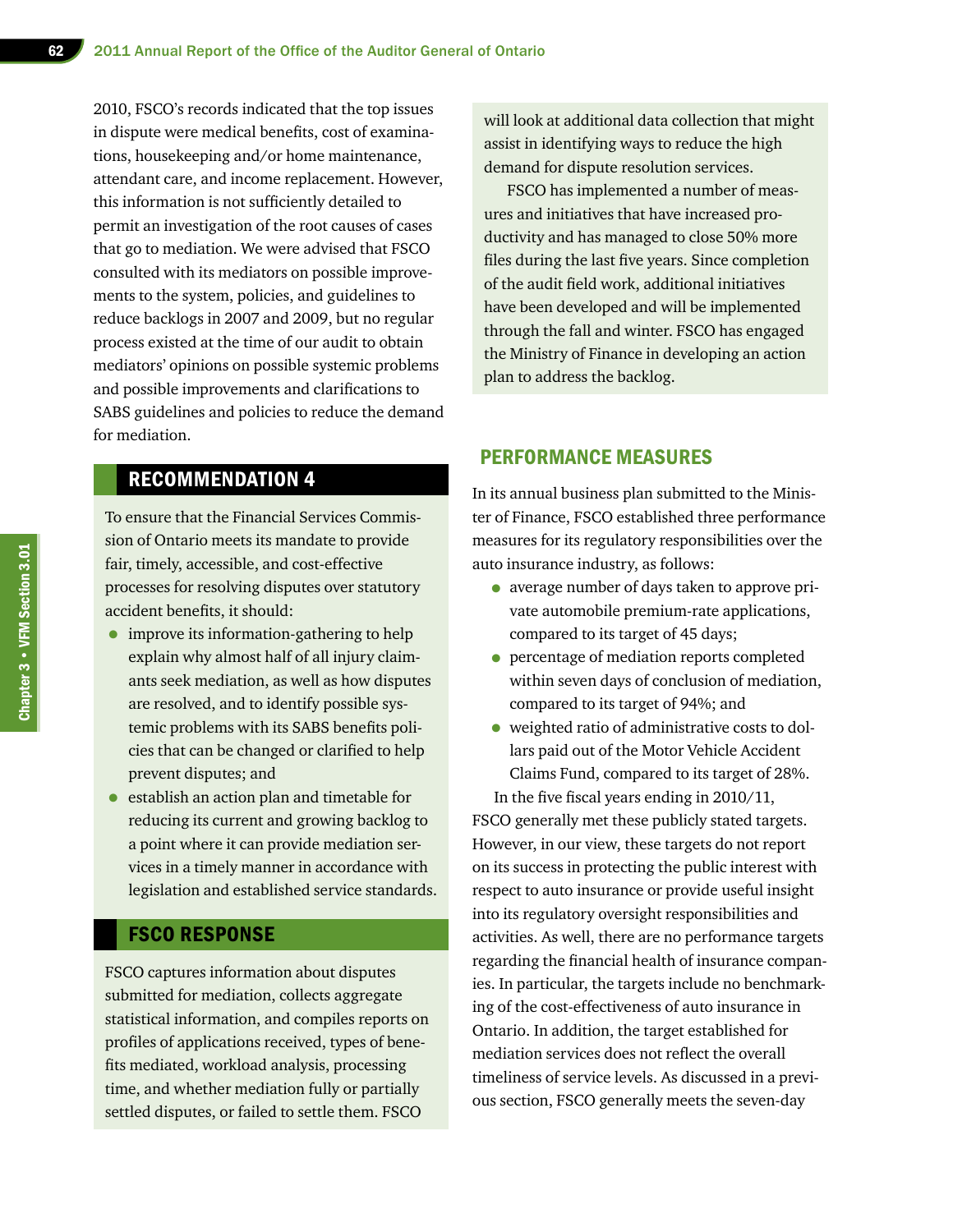target for issuing a report following a mediation. However, it is of greater importance to consumers to note that FSCO takes between 10 to 12 months to complete a mediation hearing once an application has been received, instead of the legislated requirement of 60 days.

The *Financial Services Commission of Ontario Act* requires FSCO to file its annual report within a reasonable time after the close of each fiscal year to the Minister, who then tables it in the Legislative Assembly. As of July 2011, however, FSCO's annual report for the year ending March 31, 2010, had not been tabled by the Minister of Finance and thus had not been made public. We also noted that FSCO does not report publicly on its performance. For example, it does not make public its annual business plan, and its latest annual report does not include objective and outcome-based performance measures, targets, or details about its accomplishments in meeting stated goals and targets.

We did note, however, that FSCO does make public its Statement of Priorities as required under the *Financial Services Commission of Ontario Act.* In it, FSCO sets out its proposed priorities and initiatives to meet changing economic and marketplace conditions in the coming year as well as its accomplishments from the previous year.

# RECOMMENDATION 5

In order to provide the public, consumers, stakeholders, and insurers with meaningful information on its auto insurance oversight and regulatory activities, the Financial Services Commission of Ontario should report timely information on its performance, including outcome-based measures and targets that more appropriately represent its key regulatory activities and results.

#### FSCO RESPONSE

FSCO agrees that the public, consumers, and stakeholders should be provided with more

meaningful information on its performance in the oversight of the auto insurance system. In its 2011 Statement of Priorities, published in June 2011, FSCO indicated that it will develop improved performance measures and establish standards against which it can be judged in all of the sectors it regulates. The existing measures will be reviewed and updated.

# MOTOR VEHICLE ACCIDENT CLAIMS FUND UNFUNDED LIABILITY

The Motor Vehicle Accident Claims Fund (Fund) is generally considered the "payer of last resort." It compensates victims of automobile accidents caused by uninsured motorists, drivers of stolen vehicles, or hit-and-run drivers, when no other automobile or liability insurance is available to pay a claim. Victims can apply to the Fund, which pays statutory accident benefits and any tort judgments. The Fund operates under the authority of the *Motor Vehicle Accident Claims Act* and is administered by FSCO. The Fund also contracts with an independent adjuster to investigate claims and handle statutory accident benefit claims payments. Payments by the Fund rose from \$17.9 million for 553 claims in the 2006/07 fiscal year to \$21 million for 585 claims in 2010/11.

According to FSCO's consulting actuary, as of March 31, 2011, the Fund's assets were substantially less than what is needed to satisfy the estimated lifetime costs of all claims currently in the system, resulting in an unfunded liability. As Figure 8 indicates, the Fund's unfunded liability was \$109 million as of March 31, 2011, but FSCO forecasts that it will grow to \$323 million by the 2021/22 fiscal year unless the Fund receives significant additional revenue.

The Fund is supported primarily by a fee on the issuance or renewal of each Ontario driver's licence, which works out to be \$15 paid every five years. In 2010/11, the Fund received \$28.7 million in fees.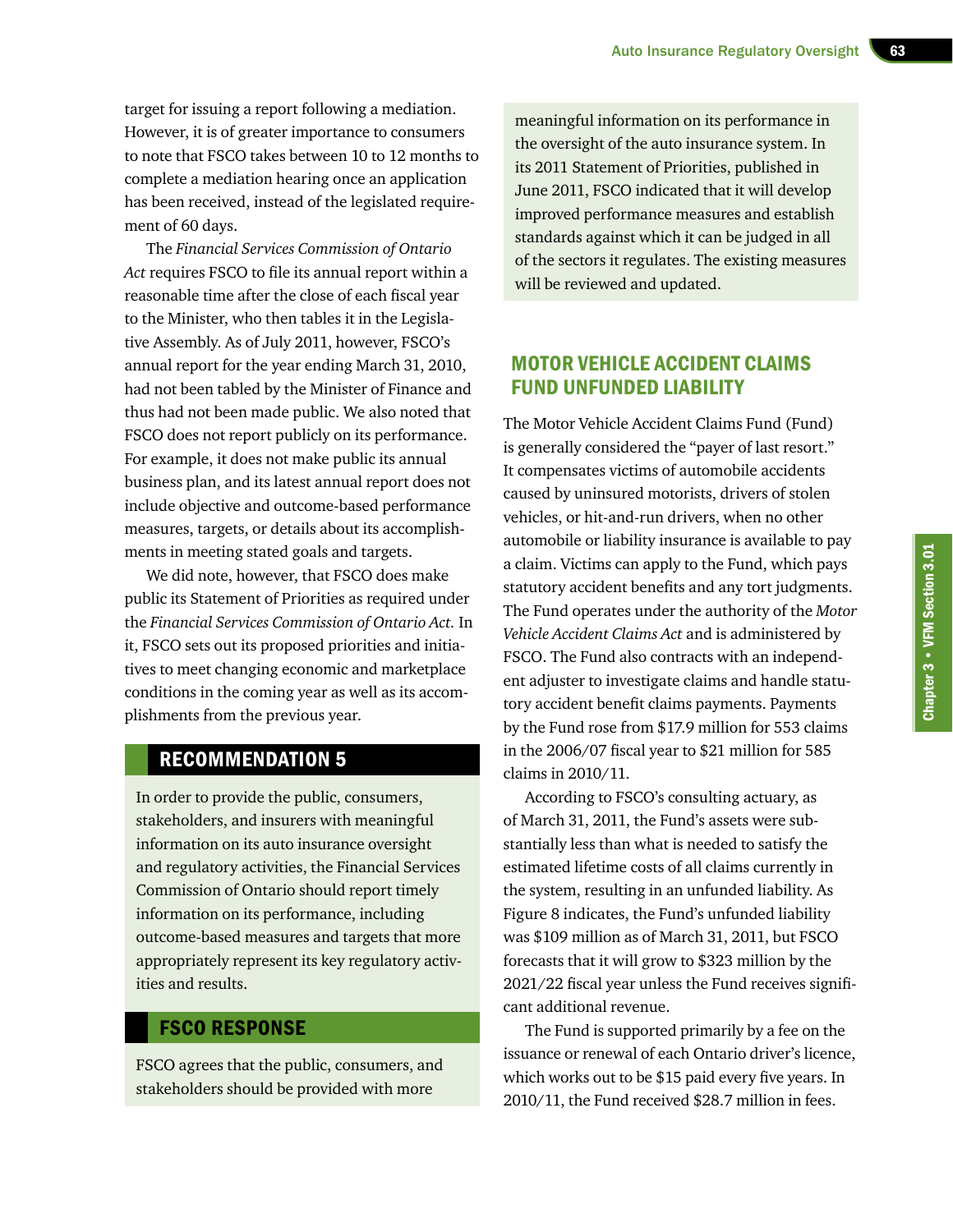#### Figure 8: Motor Vehicle Accident Claims Fund Actual and Projected Unfunded Liability, 2000/01–2021/22 (\$ million)

Source of data: Financial Services Commission of Ontario



The fee was last increased in September 2004 by \$10 on a driver's licence five-year renewal. Our discussion with management noted that there is no plan or timetable in place to eliminate the unfunded liability in a reasonable amount of time. We estimate that the Fund would need an additional \$30 million per year—that is, double the current annual fee revenue—for the next 10 years to eliminate the existing and projected unfunded liability. This could require FSCO to seek Ministry of Finance approval for doubling the current \$15 driver's licence renewal fee.

## RECOMMENDATION 6

To ensure that the Motor Vehicle Accident Claims Fund (Fund) is sustainable over the long term and able to meet its future financial obligations, the Financial Services Commission of Ontario should establish a strategy and timetable for eliminating the Fund's growing unfunded liability over a reasonable time period and seek government approval to implement this plan.

#### FSCO RESPONSE

We acknowledge the Auditor General's findings regarding the unfunded liability of the Motor Vehicle Accident Claims Fund (Fund). FSCO's current 10-year projections suggest that the current positive cash balance should adequately provide for the Fund's statutory payment obligations to claimants for at least the next eight years through to the 2019/2020 fiscal year. Cash flow studies are done annually and the next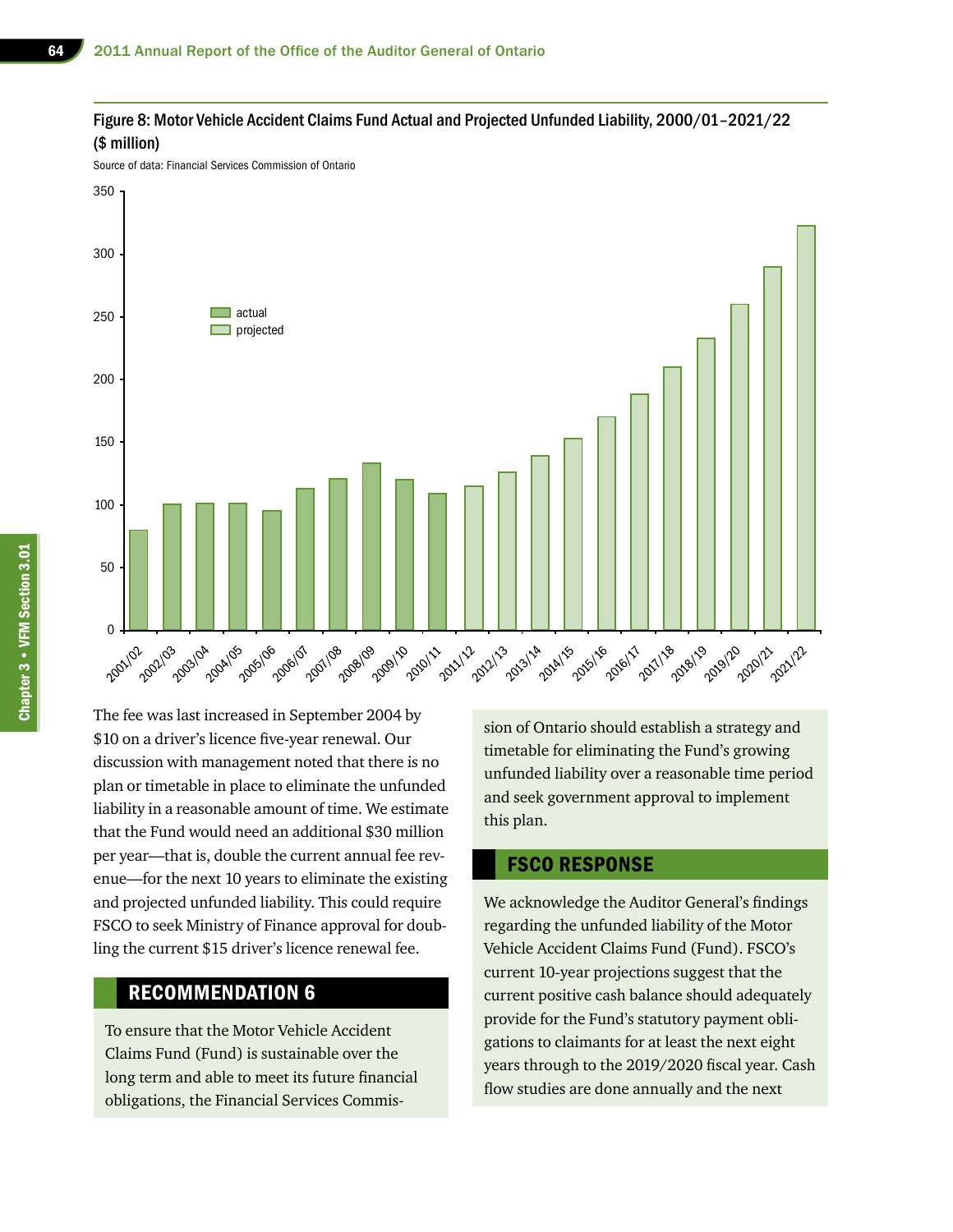one will be done in August 2012 to re-assess the 10-year cash flow projections.

In the past, the government has taken appropriate and timely steps to address the Fund's needs. FSCO will continue its regular engagement with the Ministry of Finance on the Fund's evolving financial status to ensure that statutory payment obligations to Fund claimants are met.

#### OTHER MATTER

#### Assessment of Health-system Costs

The *Insurance Act* was amended in 1996 to require all automobile insurers operating in Ontario to pay an annual "assessment of health-system costs" to recover the costs to the province of providing medical care to people injured through someone else's fault. The government of the day initially set the assessment at about \$80 million a year for the entire industry to help defray costs incurred by the Ministry of Health and Long-Term Care that ought to be paid by insurers. FSCO is responsible for collecting the assessment from insurers, with each insurer paying a pro-rated share of the total.

In 2005, our audit of the recovery of health costs resulting from accidents led us to conclude that the Ministries of Health and Finance did not have satisfactory policies and procedures in place to monitor the adequacy of the initial \$80-million annual assessment. Subsequently, the government increased the annual assessment in September 2006 to about \$142 million.

The Health and Finance Ministries reported in our 2007 follow-up that they had established a joint working group that year to conduct further analysis to ensure that future assessment amounts adequately cover the cost of health care provided to individuals injured in automobile accidents. The ministries also said at the time that it would take some time to develop the appropriate mechanism.

However, the Ministry of Finance informed us that no progress had been made in this area as of July 2011 and that the government was not considering any increase in the assessment.

We also noted that overall health-care spending by the Ministry of Health and Long-Term Care has increased by about 25% since the assessment was last adjusted in the 2006/07 fiscal year. In addition, medically-related SABS benefits costs have increased by almost 120% over the same period, although some of the medical costs, such as physiotherapy and massage therapy, may be unrelated since they may not normally be covered by the Ministry of Health and Long-Term Care.

We compared Ontario's assessment of healthsystem costs to those of other jurisdictions and found that Ontario's is among the lowest in Canada when measured on a per-registered-vehicle basis, as illustrated in Figure 9. If Ontario's assessment per registered vehicle were raised to the average of other provinces, the assessment would increase by 50%, or about \$70 million, to \$214 million. Assuming that the insurance industry was successful in passing this cost on to vehicle owners, this change would likely add almost \$10 to the insurance premium for each vehicle in Ontario.

#### Figure 9: Provincial Comparison of Assessments of Health-system Costs on Auto Insurance Industry, 2011 (\$ per registered vehicle)

Source of data: Office of the Auditor General of Ontario, provincial finance ministries, and Public Accounts